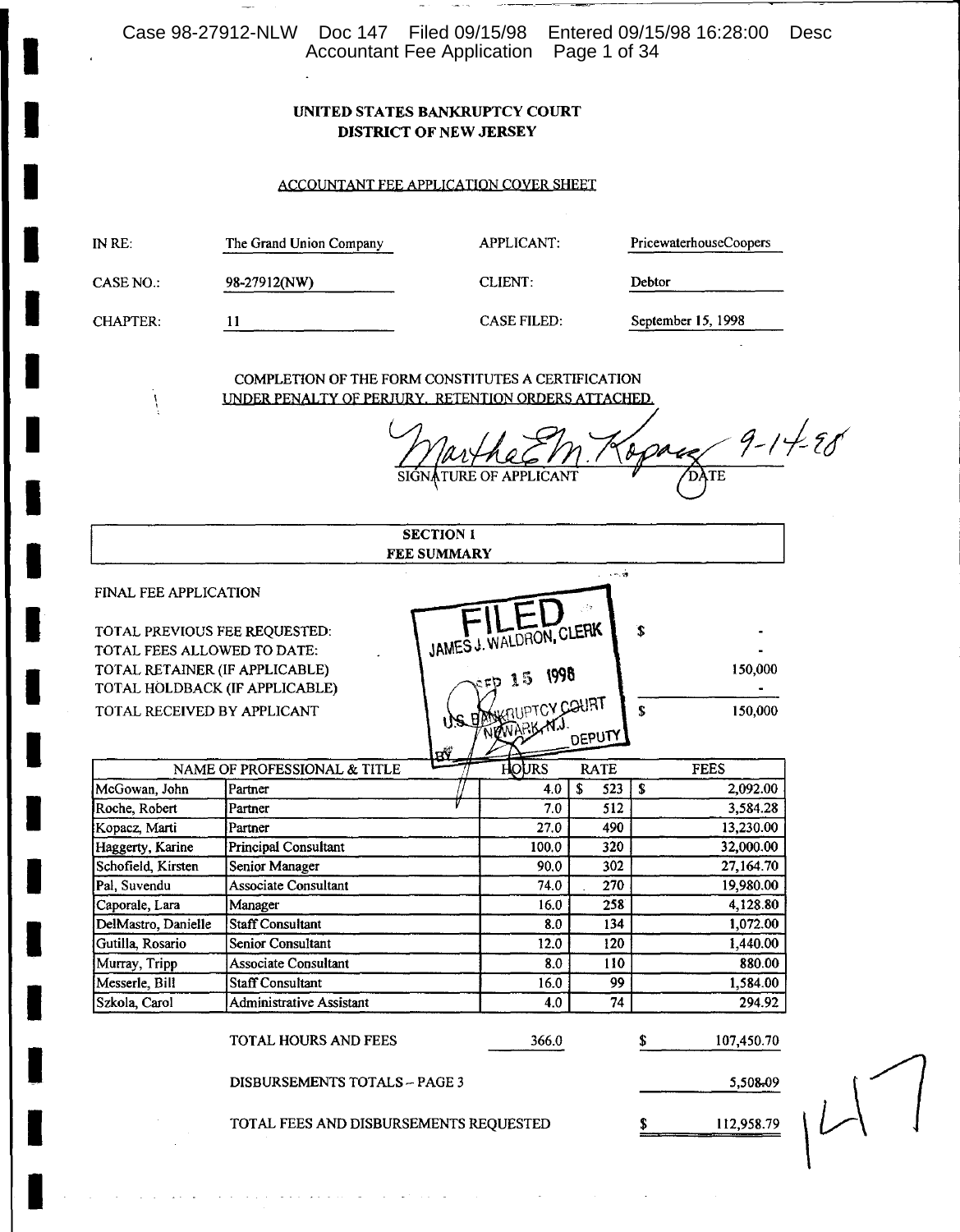Case 98-27912-NLW Doc 147 Filed 09/15/98 Entered 09/15/98 16:28:00 Desc<br>Accountant Fee Application Page 2 of 34

## **SECTION II SUMMARY OF SERVICES**

| <b>SERVICES RENDERED:</b>                                | <b>HOURS</b> |    | <b>FEES</b> |
|----------------------------------------------------------|--------------|----|-------------|
|                                                          |              |    |             |
| (a) Telephone Calls                                      |              |    |             |
| (b) Correspondence Drafted/Reviewed                      |              |    |             |
| (c) Court Appearances & Trial Preparation                |              |    |             |
| (d) Planning and Administration:                         | 41.1         | S  | 15,739.00   |
| 1. Staff Meetings                                        |              |    |             |
| 2. Work Program & Scope of Services                      |              |    |             |
| (e) Meetings with Parties to Case                        |              |    |             |
| (f) Review of File                                       |              |    |             |
| (g) Travel Time                                          |              |    |             |
| (h) Analyze Cash Flow and Debtor Performance             |              |    |             |
| (i) Analyze Asset and Liabilities                        |              |    |             |
| (j) Maintenance and Preparation of Books                 |              |    |             |
| (k) Prepare and Review DIP Reports                       |              |    |             |
| (I) Prepare Financial Statements and Reports             | 157.0        | \$ | 41,360.70   |
| (m) Prepare Payroll and Income Tax Returns               |              |    |             |
| (n) Obtain and Inventory Records                         |              |    |             |
| (o) Investigation and Documentation of Preferences       |              |    |             |
| and Fraudulent Conveyances                               |              |    |             |
| (p) Analyze and Document Proof of Claim                  |              |    |             |
| (q) Prepare Schedules and Statement of Financial Affairs | 147.9        | \$ | 44,951.00   |
| (r) Plan and Disclosure Statement Services               |              |    |             |
| (s) Prepare Fee Application                              | 20.0         | \$ | 5,400.00    |
| (t) Other Services:                                      |              |    |             |
| (con't. Other Services to a Separate Page If Needed)     |              |    |             |
| <b>SERVICES TOTALS:</b>                                  | 366.0        | S  | 107,450.70  |

# SUMMARIZE THE SERVICES RENDERED IN NARRATIVE FORM:

See Attached Fee Application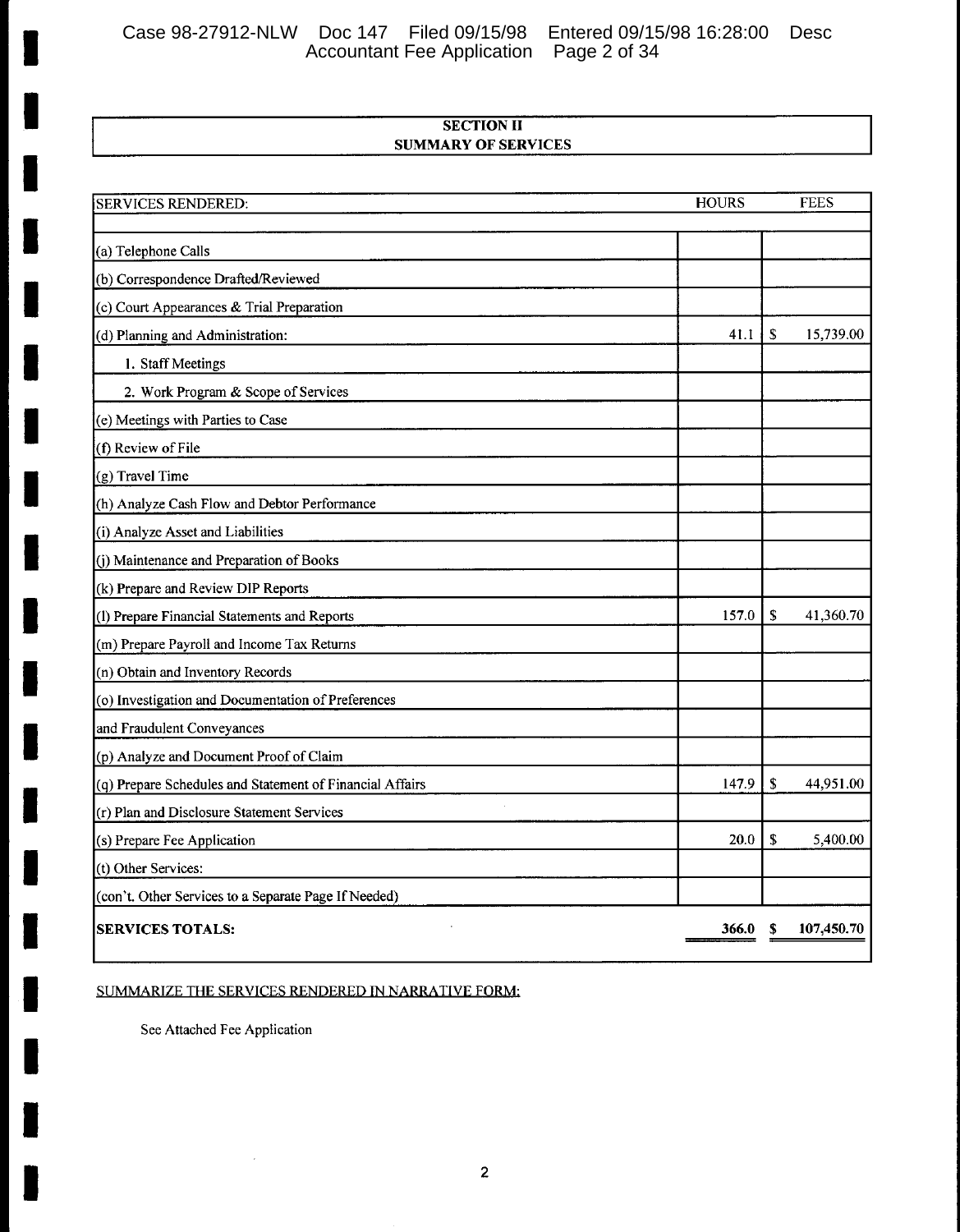Case 98-27912-NLW Doc 147 Filed 09/15/98 Entered 09/15/98 16:28:00 Desc Accountant Fee Application Page 3 of 34

# **SECTION III SUMMARY OF DISBURSEMENTS**

| <b>DISBURSEMENTS</b>                             | <b>AMOUNT</b>  |
|--------------------------------------------------|----------------|
|                                                  |                |
| (a) Telephone                                    | 10.89<br>\$    |
| (b) Messenger service                            |                |
| (c) Photocopying                                 |                |
| No. of pages<br>Rate per page                    |                |
| (d) Transportation (including mileage and tolls) | 2,270.23       |
| (e) Postage                                      |                |
| (f) Overnight Mail                               | 83.25          |
| (g) Facsimile Changes                            |                |
| (h) Other (explain)                              |                |
| Airfare                                          | 1,625.50       |
| Lodging                                          | 1,154.22       |
| Meals                                            | 364.00         |
|                                                  |                |
| <b>DISBURSEMENTS TOTAL:</b>                      | 5,508.09<br>\$ |

I

I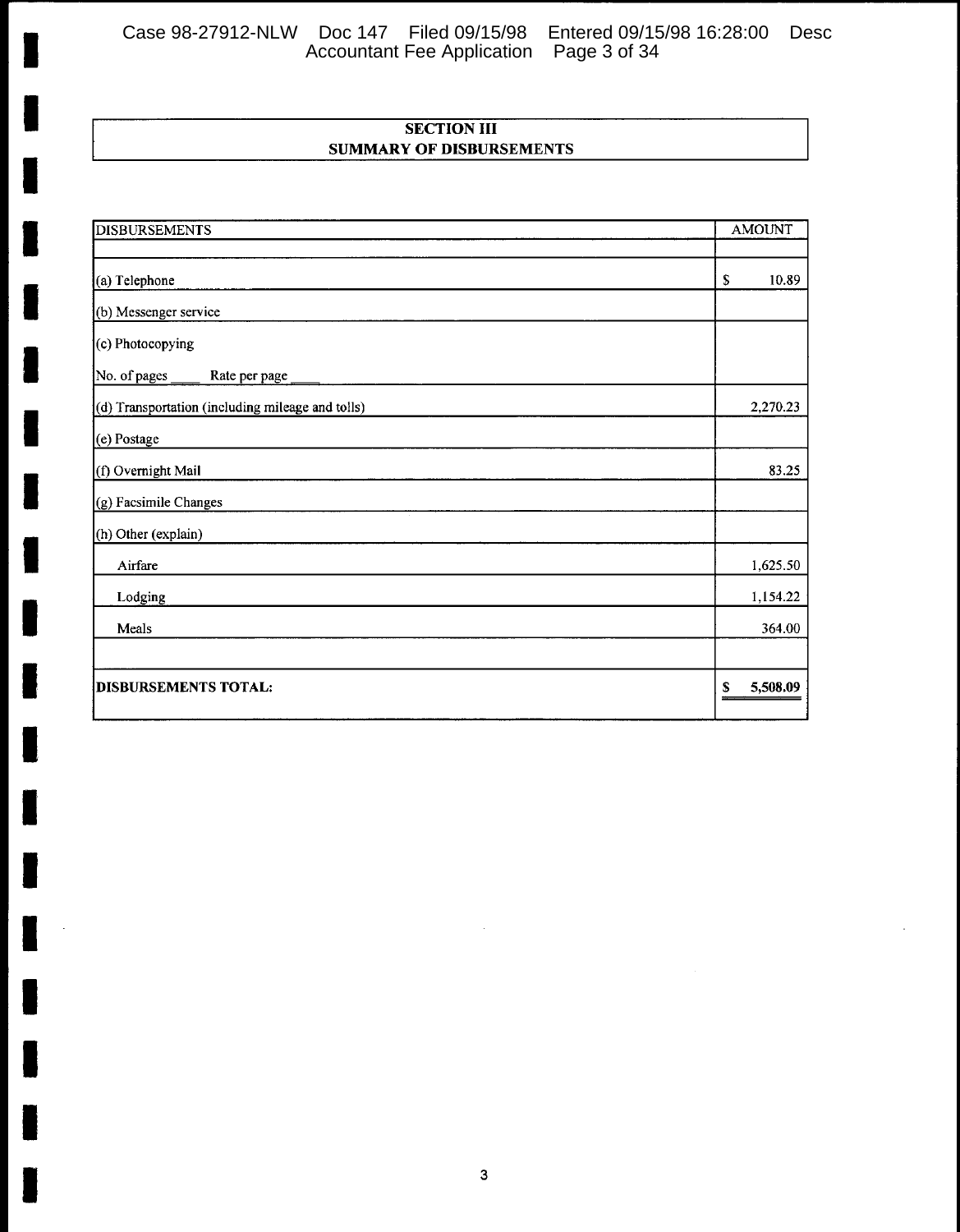Case 98-27912-NLW Doc 147 Filed 09/15/98 Entered 09/15/98 16:28:00 Desc<br>Accountant Fee Application Page 4 of 34

# **SECTION IV CASE HISTORY**

(1) DATE CASE FILED:

June 24, 1998

(2) CHAPTER UNDER WHICH CASE COMMENCED:

(3) DATE OF RETENTION:

June 24, 1998

Chapter 11

(ANNEX COPY OF ORDER(S)) IF LIMIT ON NUMBERS OF HOURS OR OTHER LIMITATIONS TO RETENTION SET FORTH: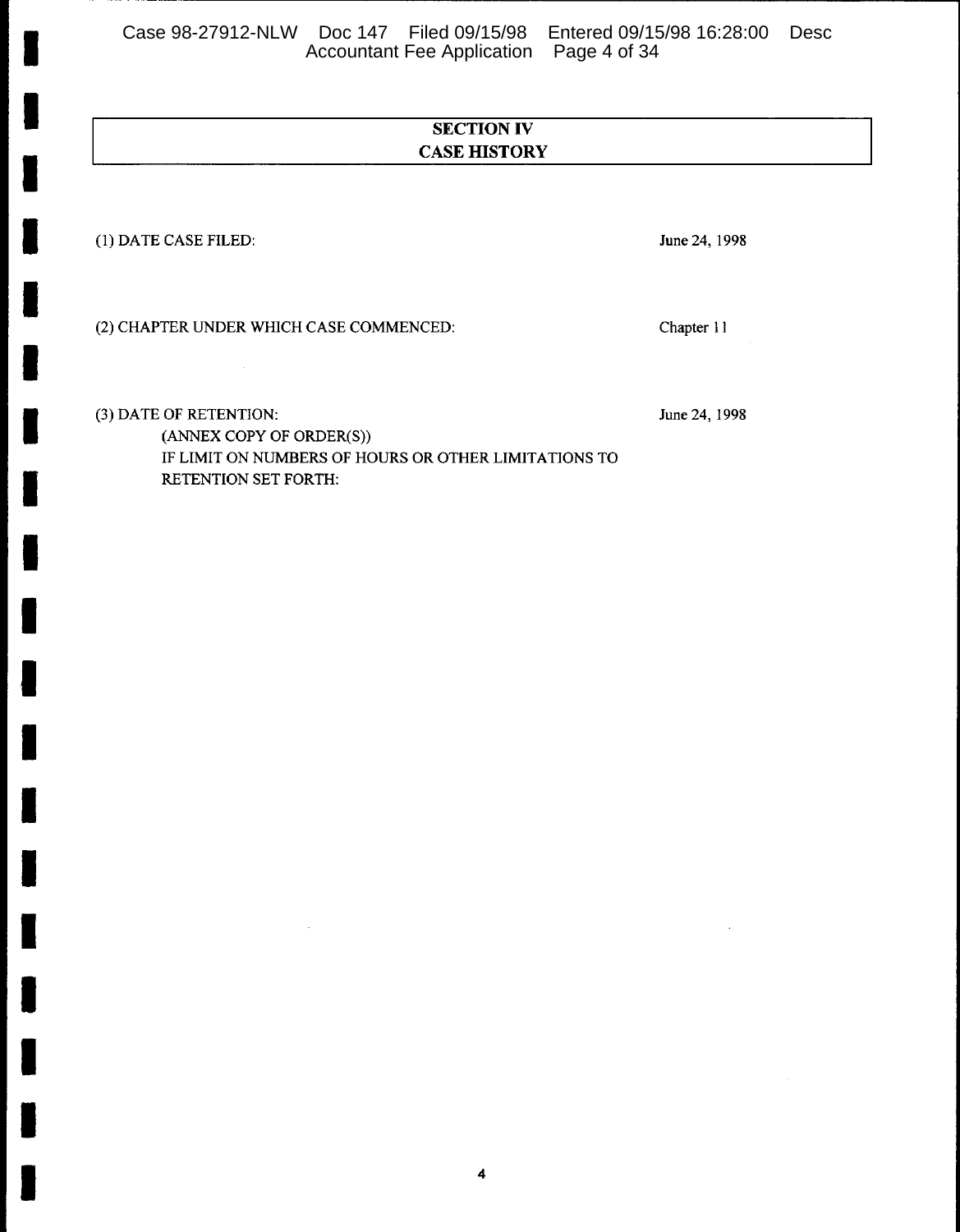Case 98-27912-NLW Doc 147 Filed 09/15/98 Entered 09/15/98 16:28:00 Desc Accountant Fee Application Page 5 of 34

### UNITED STATES BANKRUPTCY COURT FOR THE DISTRICT OF NEW JERSEY

In re:

THE GRAND UNION COMPANY

**Chapter 11** Case No. 98-27912(NW)

**Debtor** 

### FEE APPLICATION OF PRICEWATERHOUSECOOPERS LLP AS ACCOUNTANT AND FINANCIAL ADVISOR TO THE GRAND UNION COMPANY FOR ALLOWANCE OF COMPENSATION FOR SERVICES RENDERED AND REIMBURSEMENT OF ACTUAL AND NECESSARY EXPENSES INCURRED FROM JUNE 24, 1998 THROUGH SEPTEMBER 15, 1998

### **INDEX**

Order authorizing the retention and employment of PricewaterhouseCoopers LLP by the EXHIBIT A Debtors **EXHIBIT B** Summary of professional fees by professional Complete accounting of time expended by category, by day and by professional **EXHIBIT C EXHIBIT D** Summary of professional fees by activity category

**EXHIBIT E** Detailed description of actual and necessary expenses incurred by expense category by day and by professional

**EXHIBIT F** Summary of actual and necessary expenses incurred by expense category

**EXHIBIT G** Brief biographies of the Applicant's personnel involved in this engagement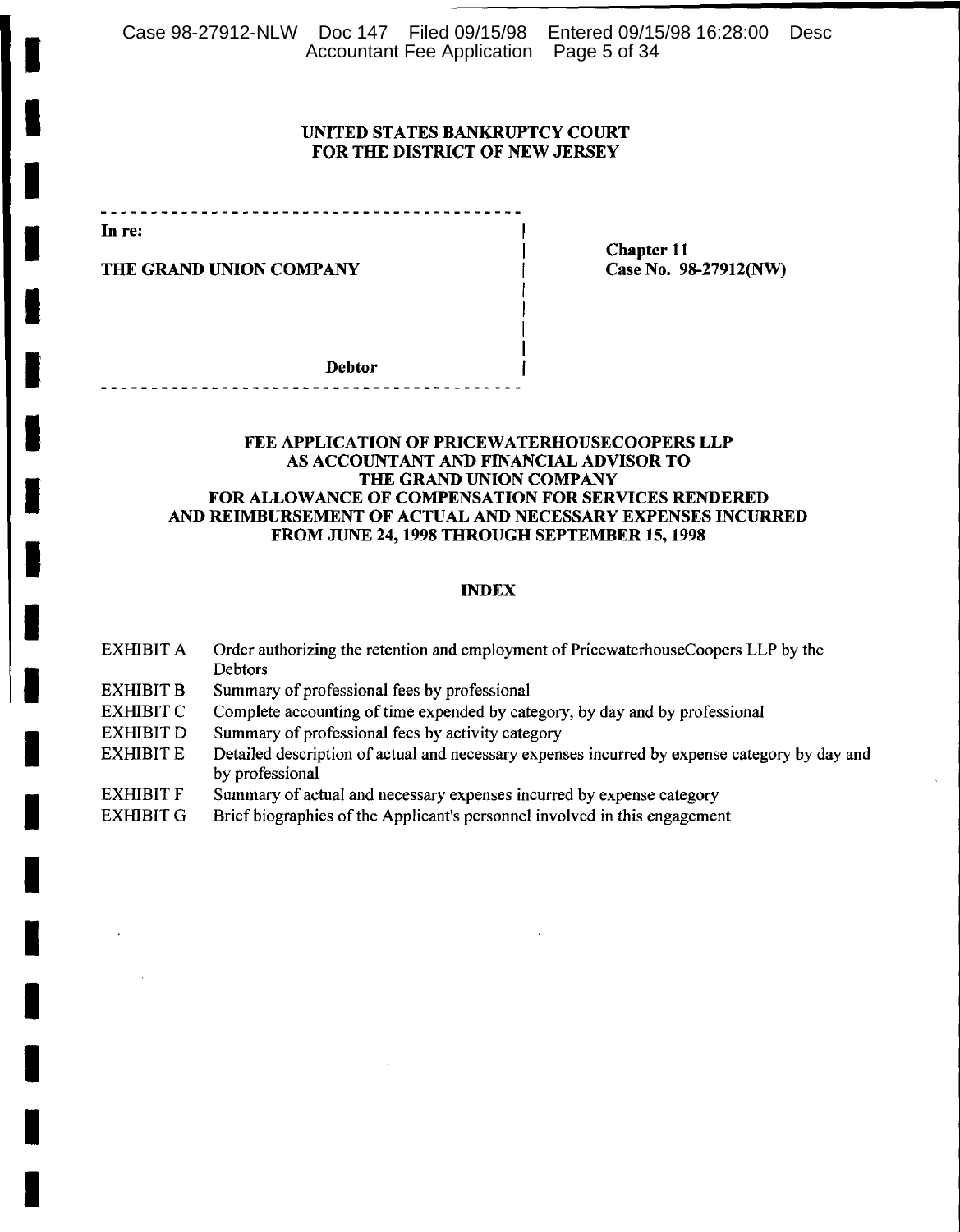Case 98-27912-NLW Doc 147 Filed 09/15/98 Entered 09/15/98 16:28:00 Desc Accountant Fee Application Page 6 of 34

### UNITED STATES BANKRUPTCY COURT FOR THE DISTRICT OF NEW JERSEY

In re:

THE GRAND UNION COMPANY

**Chapter 11** Case No. 98-27912(NW)

**Debtor** 

### FEE APPLICATION OF PRICEWATERHOUSECOOPERS LLP AS ACCOUNTANT AND FINANCIAL ADVISOR TO THE GRAND UNION COMPANY FOR ALLOWANCE OF COMPENSATION FOR SERVICES RENDERED AND REIMBURSEMENT OF ACTUAL AND NECESSARY EXPENSES INCURRED FROM JUNE 24, 1998 THROUGH SEPTEMBER 15, 1998

PRICEWATERHOUSECOOPERS LLP ("PricewaterhouseCoopers" or the "Applicant"), as accountant and financial advisor to The Grand Union Company (the "Debtor"), files this first and final fee application for allowance of compensation for services rendered by PricewaterhouseCoopers and reimbursement of actual and necessary expenses (the "Application") for the period June 24, 1998 through September 15, 1998 (the "Application Period") and respectfully represents:

1. PricewaterhouseCoopers is a firm of independent Certified Public Accountants and Consultants retained by the Debtor as accountant and financial advisor.

2. PricewaterhouseCoopers' retention to assist the Debtor in the performance of its duties as Debtor-in-Possession was approved by this Court on June 24, 1998 (the "Retention Order"). A copy of said order dated June 24, 1998 is attached as Exhibit A and is incorporated herein by reference.

3. All services for which the Applicant requests compensation were performed for, or on behalf of, the Debtor.

4. Pursuant to section 330 of the United States Bankruptcy Code, 11 U.S.C. §§101-1330 (the "Code"), Rule 2016 of the Federal Rules of Bankruptcy Procedures and Rule 2016-1 of the Local Rules of this Court ("MLBR"), PricewaterhouseCoopers seeks compensation for professional services rendered and reimbursement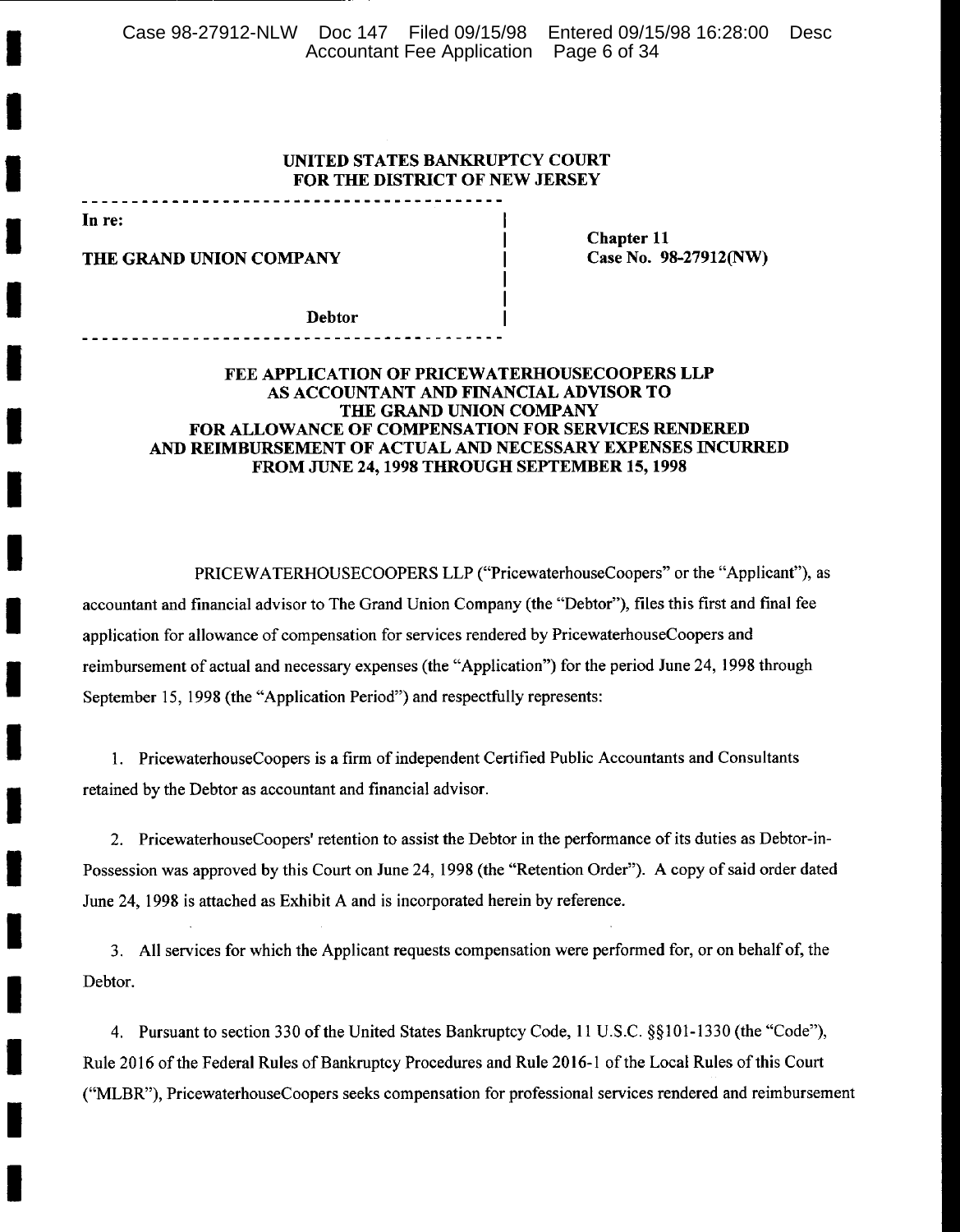#### Case 98-27912-NLW Doc 147 Filed 09/15/98 Entered 09/15/98 16:28:00 Desc Accountant Fee Application Page 7 of 34

of expenses incurred in assisting the Debtor during the Application Period. This Application is PricewaterhouseCoopers' first and final request for allowance of compensation for services rendered and reimbursement of actual and necessary expenses. PricewaterhouseCoopers received a retainer in the amount of \$150,000.00 on June 23, 1998.

5. By this Application, the Applicant requests an allowance of compensation of \$107,450.70 for professional services rendered and \$5,508.09 for reimbursement of reasonable and necessary out-of-pocket expenses incurred during the Application Period. During the period covered by this Application, total professional hours expended in providing services to the Debtor were 366.0. An allowance of compensation in the amount requested would result in a blended hourly rate of \$293.58.

6. The Applicant respectfully submits that the amount applied for herein for professional services rendered to date in this proceeding on behalf of the Debtor is fair and reasonable given: (i) the time expended; (ii) the nature and extent of the services performed at the time at which such services were rendered; (iii) the value of such services; and (iv) the costs of comparable services other than in a case under this title.

7. From the date of its retention, the Applicant focused its efforts on assisting the Debtor in performing its duties as Debtor-in-Possession as required in a Chapter 11 proceeding.

8. Certain services in this case were rendered by associate accountants and other personnel, in accordance with the Applicant's policy to assign work, whenever possible, to personnel whose hourly billing rates are lowest, but still have the experience and specialization necessary to perform the required services efficiently. The Applicant communicated routinely with Jeffrey P. Freimark, the Debtor's Executive Vice President and Chief Financial Officer, Frank Nicastro, the Debtor's Treasurer and Tim Carnahan, the Debtor's Controller, to avoid duplicating efforts, to take advantage of work already performed by the Debtor and to provide analyses and other key information in the most cost-effective manner.

9. During the Application Period, the Applicant provided a focused range of professional services as requested by the Debtor. The Applicant respectfully submits that these services: (i) were necessary and beneficial to the successful and prompt administration of this Chapter 11 case; (ii) have been provided in a cost-efficient manner; and (iii) have been subject to on-going monitoring and review by the Debtor.

10. PricewaterhouseCoopers has neither received nor been promised any payments in connection with this matter, other than the \$150,000 retainer as previously discussed. The compensation and reimbursements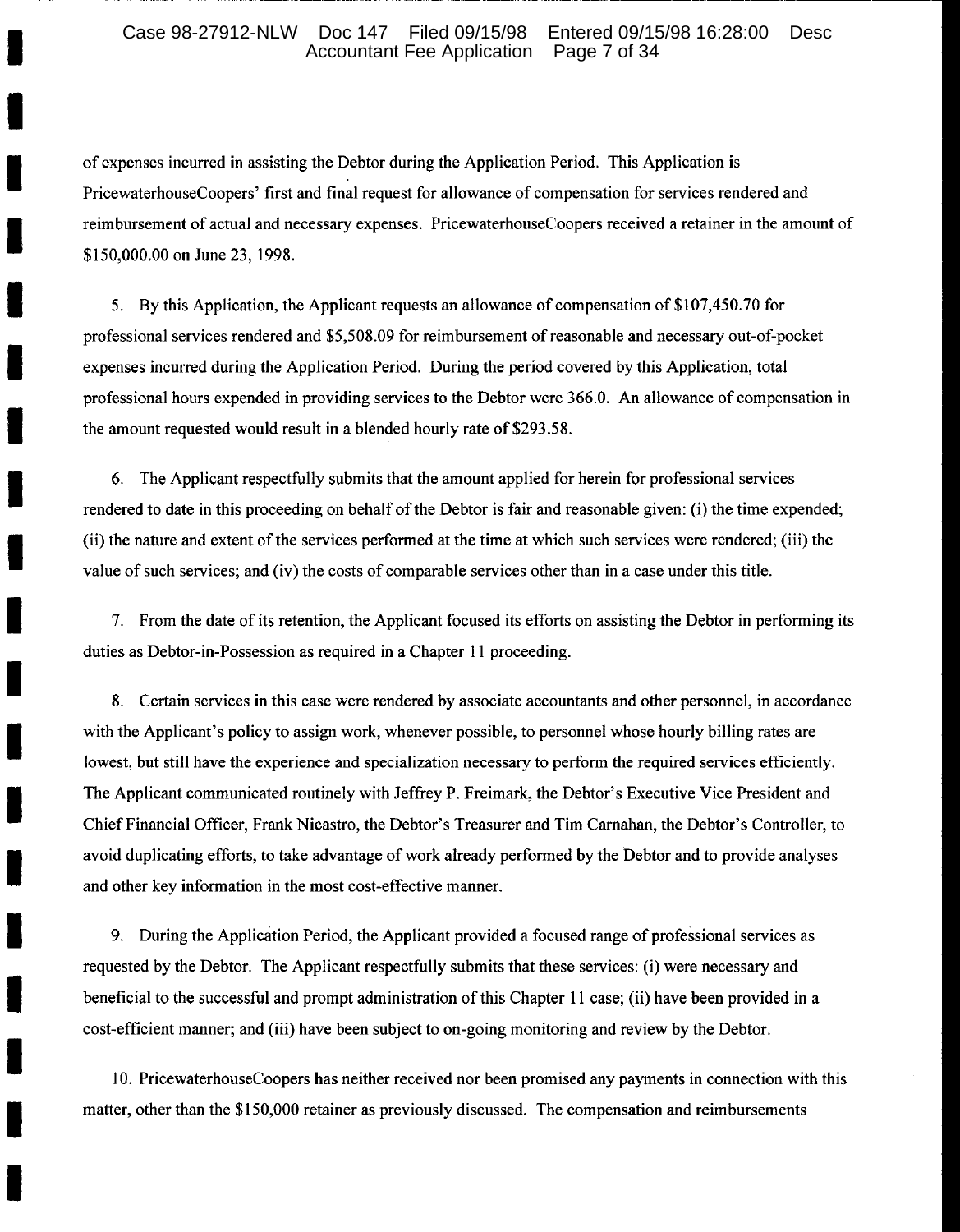#### Case 98-27912-NLW Doc 147 Filed 09/15/98 Entered 09/15/98 16:28:00 Desc Accountant Fee Application Page 8 of 34

sought herein will not be divided, shared or pooled directly or indirectly with any other person or firm except in accordance with section  $504(b)(1)$  of the Code.

11. Substantial portions of the services rendered to date in this case relate to assisting the Debtor in the preparation of the Schedule of Assets and Liabilities and Statement of Financial Affairs. These services were essential in allowing the Debtor to focus on the day-to-day business operations as they relate to its duties as Debtor-in-Possession in this Chapter 11 proceeding. The Applicant also provided the Debtor with auditing services related to completion of the Fiscal Year 1998 audit and the preparation of the Debtor's SEC 10K filing. In addition, the Applicant performed other general duties for the Debtor and responded to specific informational requests from the U.S. Trustee, critical to these Chapter 11 cases.

12. The Applicant's services, provided during the Application Period at the direction of the Debtor, are summarized into the following activity categories:

- i. Prepare the Statement of Financial Affairs and Schedule of Assets and Liabilities ("Preparation") of Schedules and Financial Statements").
- ii. Perform routine services related to the general administration of the case ("General Duties");
- iii. Auditing services
- iv. Fee Application tasks inherent to retention including the preparation of Fee Application

13. Pursuant to MLBR 2016-1(d), this Application is divided into four narrative sections based on the more significant activity categories listed above. For each of the activity categories, the narrative section describes the more significant services rendered by the Applicant and how they benefit the Estate. Attached hereto as Exhibit B is a summary chart for all activity categories in the aggregate, setting forth the name of each professional, a statement of his or her hourly rates, the total hours expended by each such professional and the value of his or her services during the Application Period. Attached hereto as Exhibit C are detailed chronological descriptions of the services performed for each activity category, each day by each professional, and the time devoted to such services on that day by each professional. Exhibit D summarizes the information by activity category. The Applicant is charging only on an hourly basis for these services, and there are no monthly retainers or commissions to be paid. The fees applied for herein are based on the hourly rates that reflect the usual and customary fees charged to all clients of the Applicant. Upon knowledge and belief, the rates sought for approval herein are commensurate with the usual and customary rates charged for services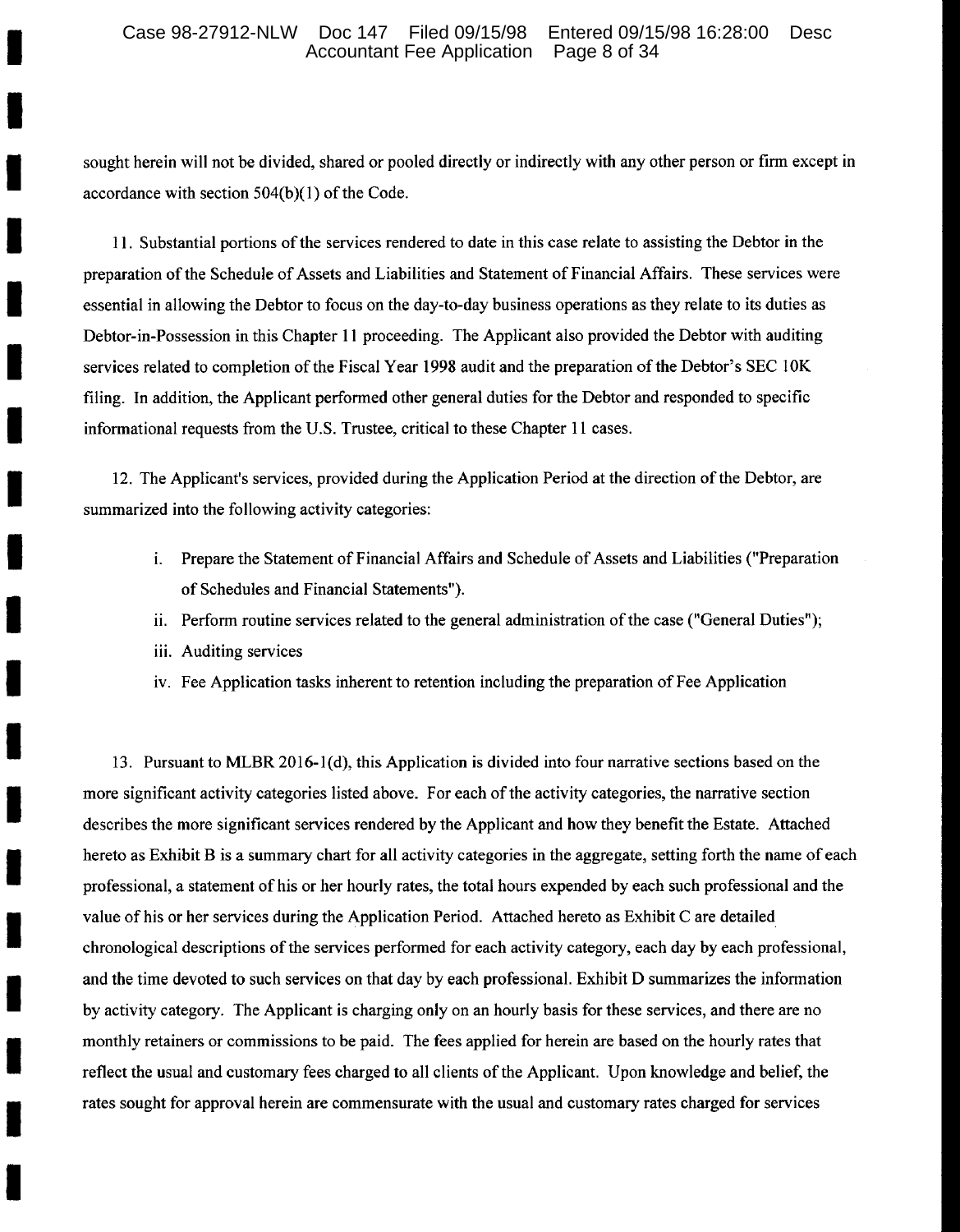performed by financial advisors and accountants in bankruptcy cases of this nature.

14. The Applicant incurred reasonable and necessary out-of pocket expenses aggregating during the Application Period as detailed in Exhibit E and summarized in Exhibit F. In seeking reimbursement for expenses, the Applicant requests only amounts actually incurred.

15. The Applicant has staffed the engagement with qualified professionals who could contribute most significantly and effectively to the case. Annexed as Exhibit G are résumés indicating the experience and qualifications of the Applicant's personnel who have contributed at least 15 hours of professional service on this engagement.

16. A narrative of the more significant services rendered by the Applicant is set forth below.

#### I. **Preparation of SOFA and SOAL**

17. The Applicant provided extensive assistance to the Debtor in preparing the Schedule of Assets and Liabilities ("SOAL") and the Statement of Financial Affairs ("SOFA"). The Applicant performed the following tasks in order to assist the Debtor in the preparation of the SOAL and SOFA:

- i. Schedule of Assets and Liabilities ("SOAL")
	- a. Collected and analyzed information related to real property in which Debtor held an interest (Section A);
	- b. Collected and analyzed information related to personal property and prepared schedules to summarize such data (Section B),
	- c. Identified the amount, nature and collateral of the secured claims (Section D);
	- d. Identified executory contracts related to store leases, capital leases and other contracts (Section  $G)$ ;
	- e. Identified all cosigners of Debtor's obligations (Section H).
- ii. Statement of Financial Affairs ("SOFA")
	- a. Collected and analyzed information related to the Debtor's financial affairs.
	- b. Prepared various supporting schedules and related analyses necessary to complete the Debtor' **Statement of Financial Affairs.**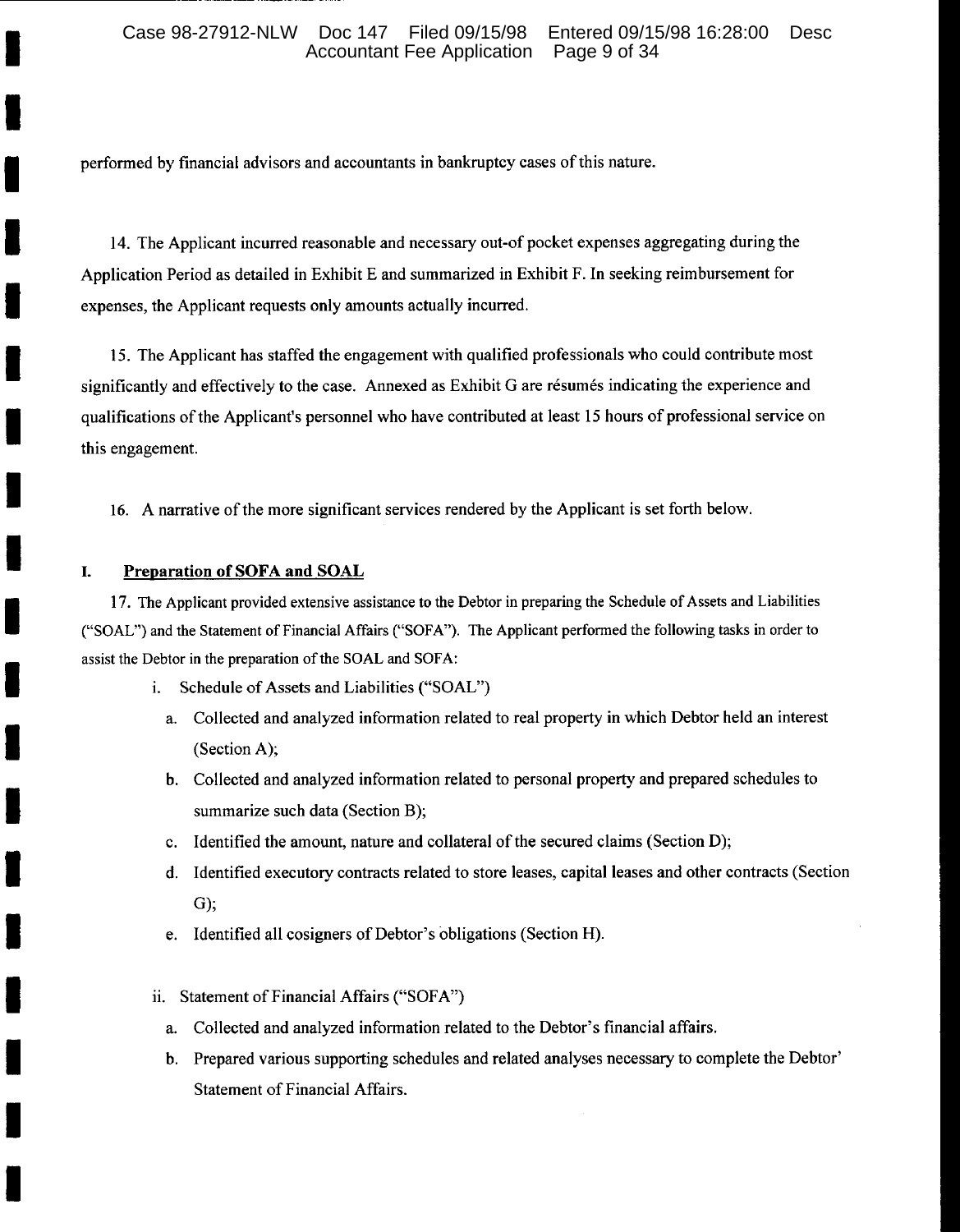18. The Applicant prepared both the SOAL and SOFA with assistance from the Debtor's accounting staff. The time spent by the Applicant allowed the Debtor to focus on the day-to-day business operations and its duties as Debtor-in-Possession.

#### **General Duties** П.

19. Two significant tasks comprise the category of General Duties. As accountant and financial advisor to the Debtor, the Applicant was called on to provide routine services related to the general administration of the Debtor' case. To accomplish this task, the Applicant addressed the following issues:

- Responded to U.S. Trustee's inquiry into billing and conflict information regarding i. PricewaterhouseCoopers, The Grand Union Company and various interested parties;
- ii. Periodic review and update of case issues with both the Debtor and Debtor's Counsel.

#### Ш. **Auditing Services**

20. The Applicant provided services relating to the completion of the Fiscal Year 1998 audit, preparation for the Debtor's SEC 10K filing, and drafting of recommendations for improving internal controls and administrative efficiency. In addition to the aforementioned, the Applicant helped management prepare for the emergence from bankruptcy by discussing various accounting, auditing and reporting requirements with management and performing research related to numerous matters concerning the accounting and reporting the emergence from bankruptcy. The Applicant also began the planning process for the fresh start audit, which included making strategic planning decisions and drafting audit programs for the various audit components.

#### IV. **Fee Application**

21. During the Application Period, the Applicant expended time and resources to prepare its Application in accordance with the requirements established by the United States Bankruptcy Code, the Bankruptcy Court, the U.S. Trustee and the Local Rules.

### Conclusion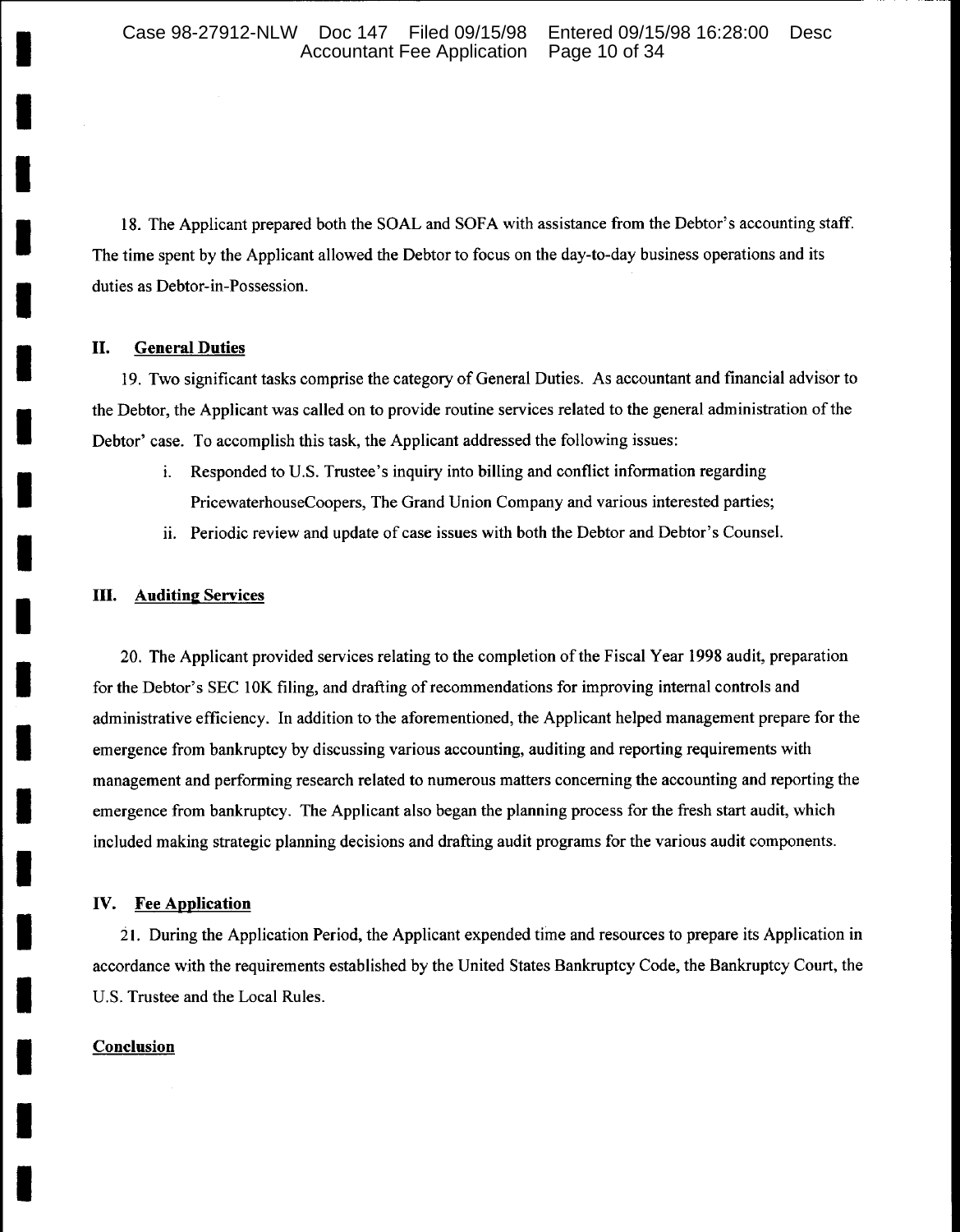22. The Debtor utilized the Applicant's services during the Application period to perform various financial and other professional services. As stated in the Debtor' motion to retain the Applicant, the services performed by the Applicant include:

- Assistance in the preparation of Debtor' Schedule of Assets and Liabilities and Statement of i. **Financial Affairs;**
- Render such general business consulting or such other assistance, as Debtor' management or ii. counsel may deem necessary.

23. The services that have been provided by the Applicant during this proceeding have been wholly consistent with the Debtor' intentions and have been undertaken with specific direction and guidance from the Debtor' management. This case has necessitated the use of experienced accountants and advisors with specialized expertise in bankruptcy issues, retail operations, and financial analysis to timely and thoroughly address the needs of the Debtor in performing its duties as Debtor-in-Possession. The persons who have worked on this case have demonstrated the skill in their respective areas of expertise that are required to provide the services necessary to assist the Debtor.

24. Pursuant to Rule 2016, the Applicant states that no compensation to be received in this proceeding will be shared with any person or entity outside of PricewaterhouseCoopers and that no compensation has been paid or promised to the Applicant in connection with the compensation sought in this application, except as it is permitted by the Order Establishing Procedures for Interim Compensation and Expense Reimbursement for Professionals.

25. I have read this application and to the best of my knowledge, information and belief formed after reasonable inquiry, certify that it complies with the requirements of such applications and that the fees and disbursements sought are billed at rates in accordance with practices customarily employed by PricewaterhouseCoopers and generally accepted by our clients.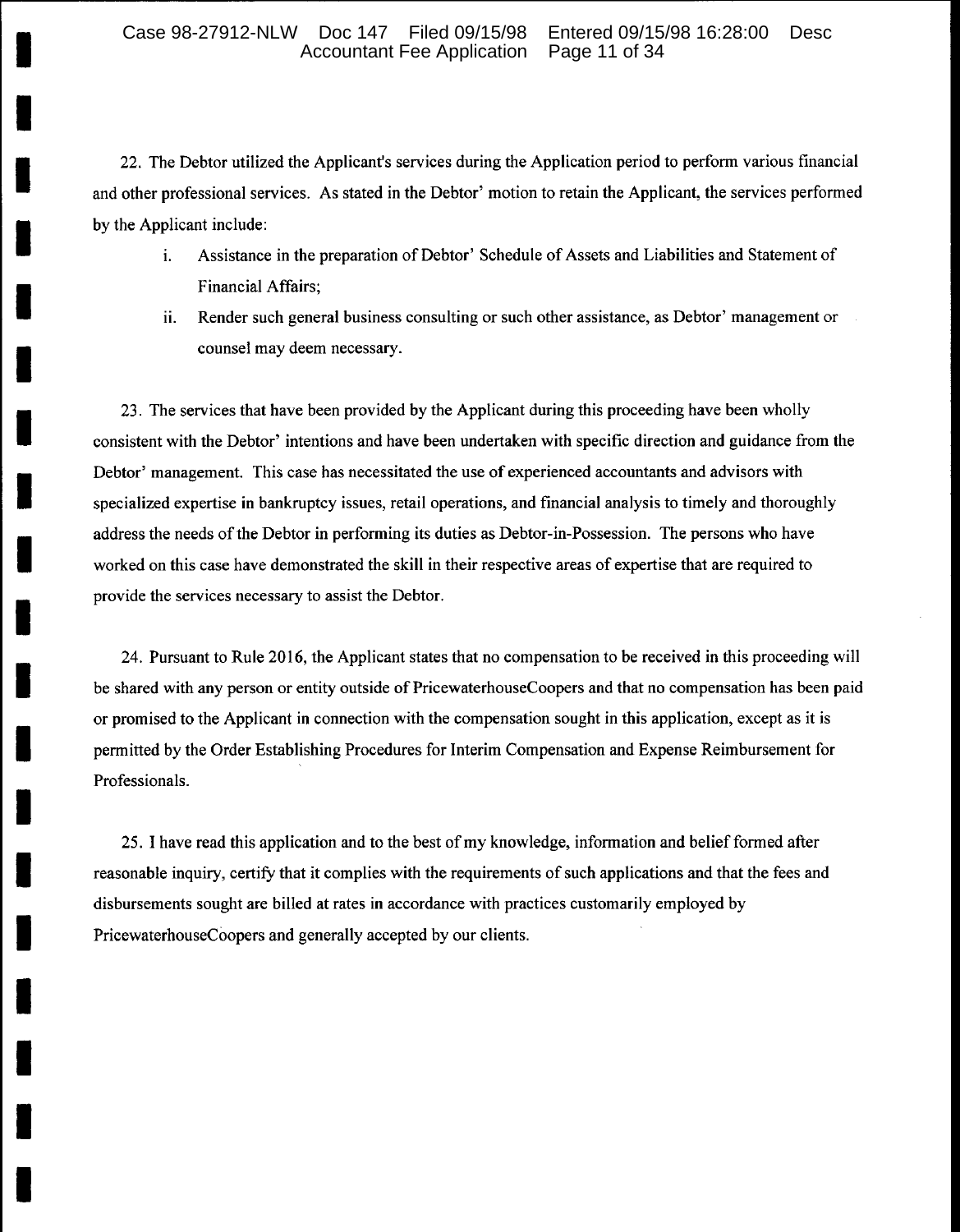WHEREFORE, PricewaterhouseCoopers LLP respectfully requests this Court to: (i) approve its Fee Application for compensation for the period from June 24, 1998 through September 15, 1998 in full in the amount of \$107,450.70 and (ii) reimbursement of necessary out-of-pocket expenses in the amount of \$5,508.09; and (iii) grant such other and further relief as the Court deems just and proper.

September 1998

PRICEWATERHOUSECOOPERS LLP

aprix Martha E.M. Kopacz

Partner 160 Federal Street Boston, MA 02110  $(617)$  439-3325 Accountant and Financial Advisor to: The Grand Union Company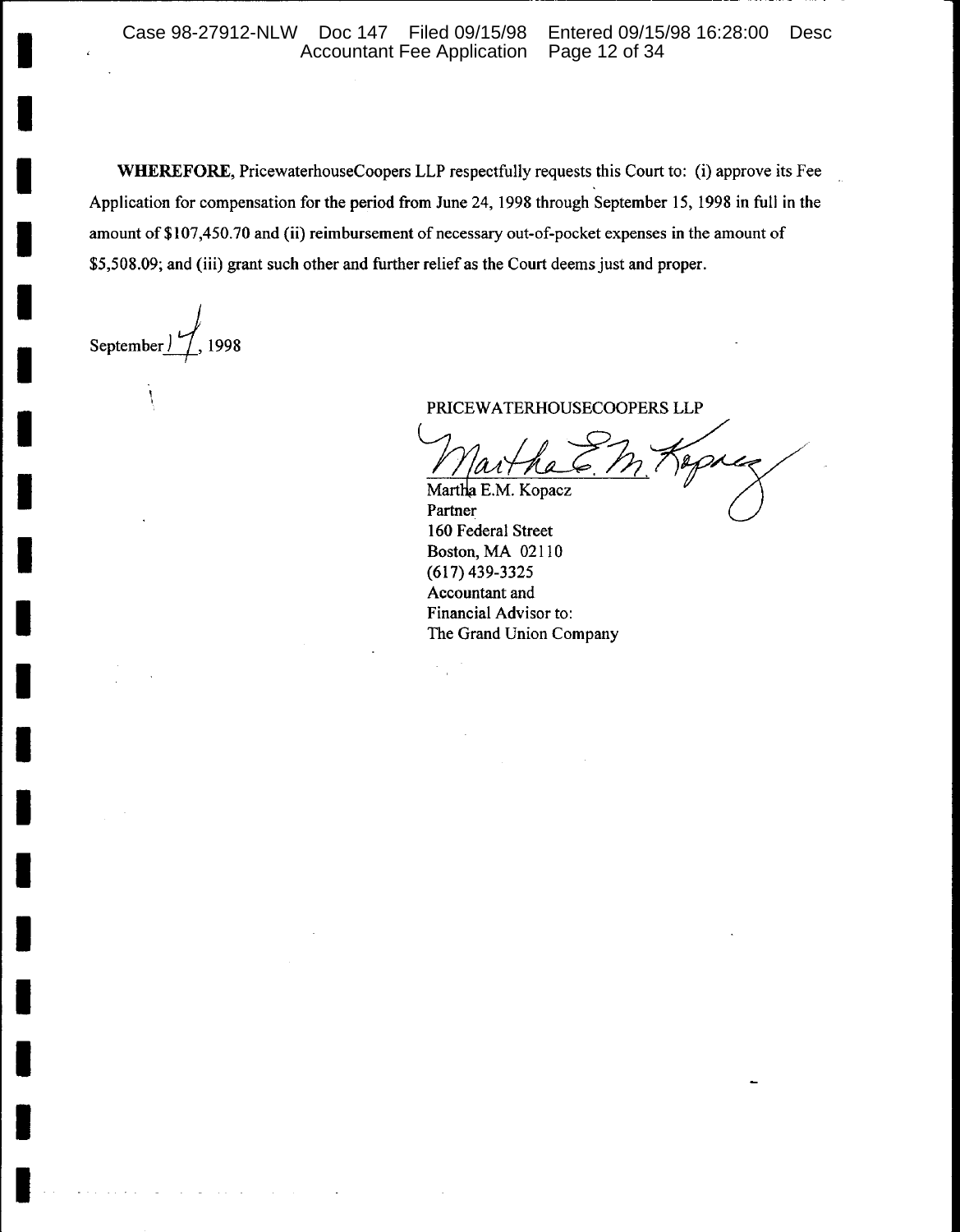NLW Doc 147 Filed 09/15/98 NEntered 09/16/98 16:28:00<br>SIC KAL countant Fee Application NPage 13 of 34 Case 98-27912-NLW **Desc** SEP-14-98 MON 13:27

Maria Gulo<br>Admin-Kitertia

FILED JAMES J. WALDRON

∂JUN 2 → 19 UNITED STATES BANKRUPTCY COURT U.S. BANKRUPTCY COURT DISTRICT OF NEW JERSEY **IYARK NJ** 

٠ž

In re

THE GRAND UNION COMPANY.

Debtor.

### Hearing Date: June 24, 1998

 $Chaffer-1$ 

98

# ORDER PURSUANT TO SECTION 327(a) OF THE BANKRUPTCY CODE AUTHORIZING THE EMPLOYMENT OF PRICE WATERHOUSE LLP AS ACCOUNTANTS FOR THE DEBTOR

Upon the application dated June 24, 1998 (the "Application") of The Grand Union Company, as debtor and debtor in possession (the "Debtor"), for an order pursuant to section 327(a) of title 11 of the United States Code (the "Bankruptcy Code") approving the employment of Price Waterhouse LLP ("Price Waterhouse") as its accountants and financial advisor; and upon the affidavit of Martha E.M. Kopacz, dated as of June 24, 1998, a member of Price Waterhouse (the "Price Waterhouse" Affidavit"); and the Court being satisfied, based on the representations made in the Application and the Price Waterhouse Affidavit, that Price Waterhouse holds no interest adverse to the Debtor or to its estate as to the matters upon which it is to be engaged and is disinterested under section 101(14) of the Bankruptcy Code, as modified by section 1107(b) of the Bankruptcy Code, and that the employment of Price Waterhouse is necessary and would be in the best interest of the Debtor and its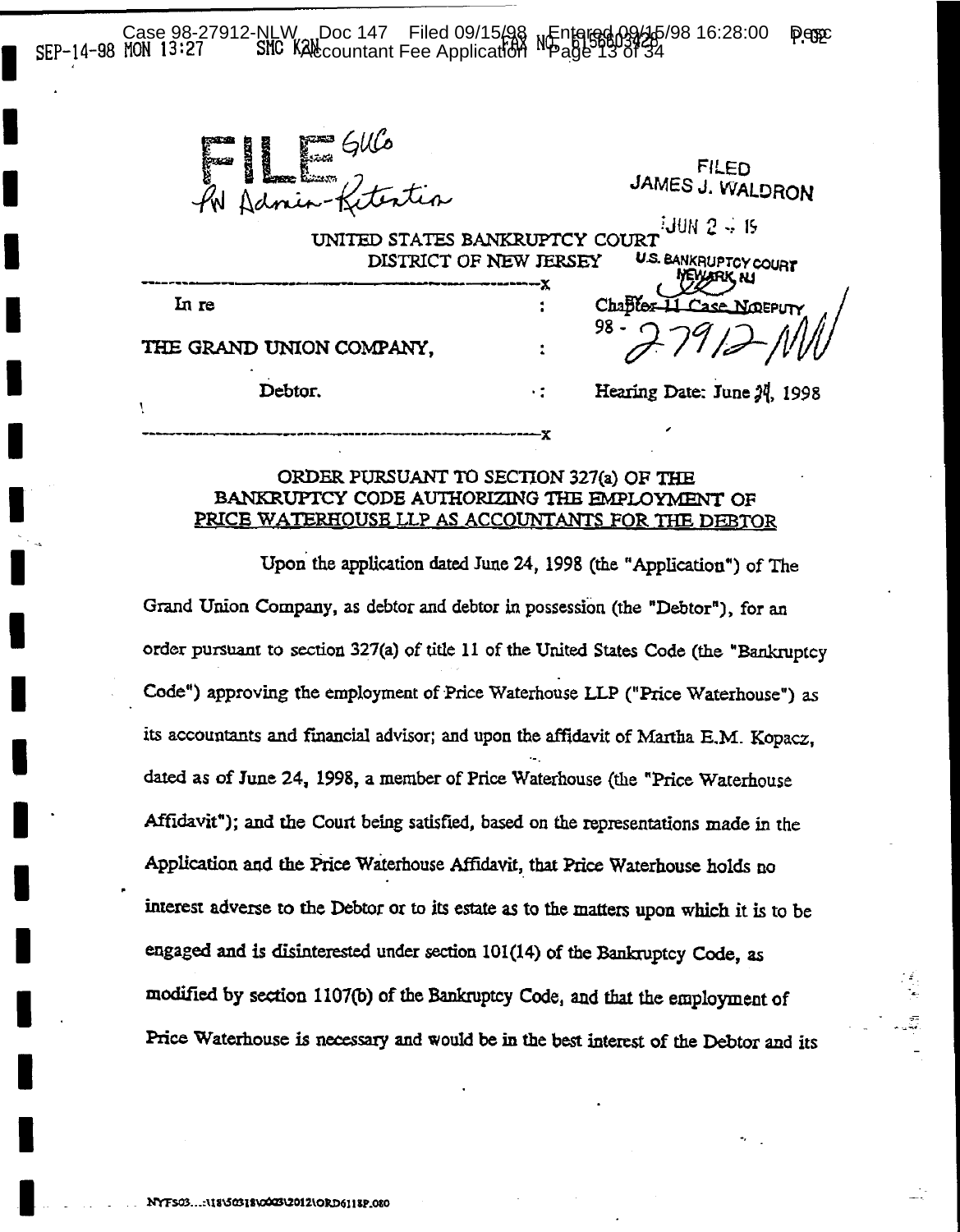Case 98-27912-NLW Doc 147 | Filed 09/15/98 Entered 09/15/98 16:28:00 Desc<br>Accountant Fee Application Page 14 of 34

### THE GRAND UNION COMPANY PricewaterhouseCoopers LLP Exhibit B - Summary of Professional Fees by Professional June 24, 1998 through September 15, 1998

| Professional        | <b>Position</b>             | <b>Billing Rate</b> | <b>Hours</b> | Fees         |
|---------------------|-----------------------------|---------------------|--------------|--------------|
| McGowen, John       | Partner                     | 523                 | 4.0          | 2,092.00     |
| Roche, Robert       | Partner                     | 512                 | 7.0          | 3,584.28     |
| Kopacz, Marti       | Partner                     | 490                 | 27.0         | 13,230.00    |
| Haggerty, Karine    | <b>Principal Consultant</b> | 320                 | 100.0        | 32,000.00    |
| Schofield, Kirsten  | Senior Manager              | 302                 | 90.0         | 27,164.70    |
| Pal, Suvendu        | <b>Associate Consultant</b> | 270                 | 74.0         | 19,980.00    |
| Caporale, Lara      | Manager                     | 258                 | 16.0         | 4,128.80     |
| DelMastro, Danielle | <b>Staff Consultant</b>     | 134                 | 8.0          | 1,072.00     |
| Guttilla, Rosario   | <b>Senior Consultant</b>    | 120                 | 12.0         | 1,440.00     |
| Murray, Tripp       | <b>Associate Consultant</b> | 110                 | 8.0          | 880.00       |
| Messerie, Bill      | <b>Staff Consultant</b>     | 99                  | 16.0         | 1,584.00     |
| Szkola, Carol       | Secretary                   | 74                  | 4.0          | 294.92       |
|                     |                             |                     | 366.0        | \$107,450.70 |

Monday, September 14, 1998

I

1

I

Ĩ

L

Page 1 of 1

en<br>Si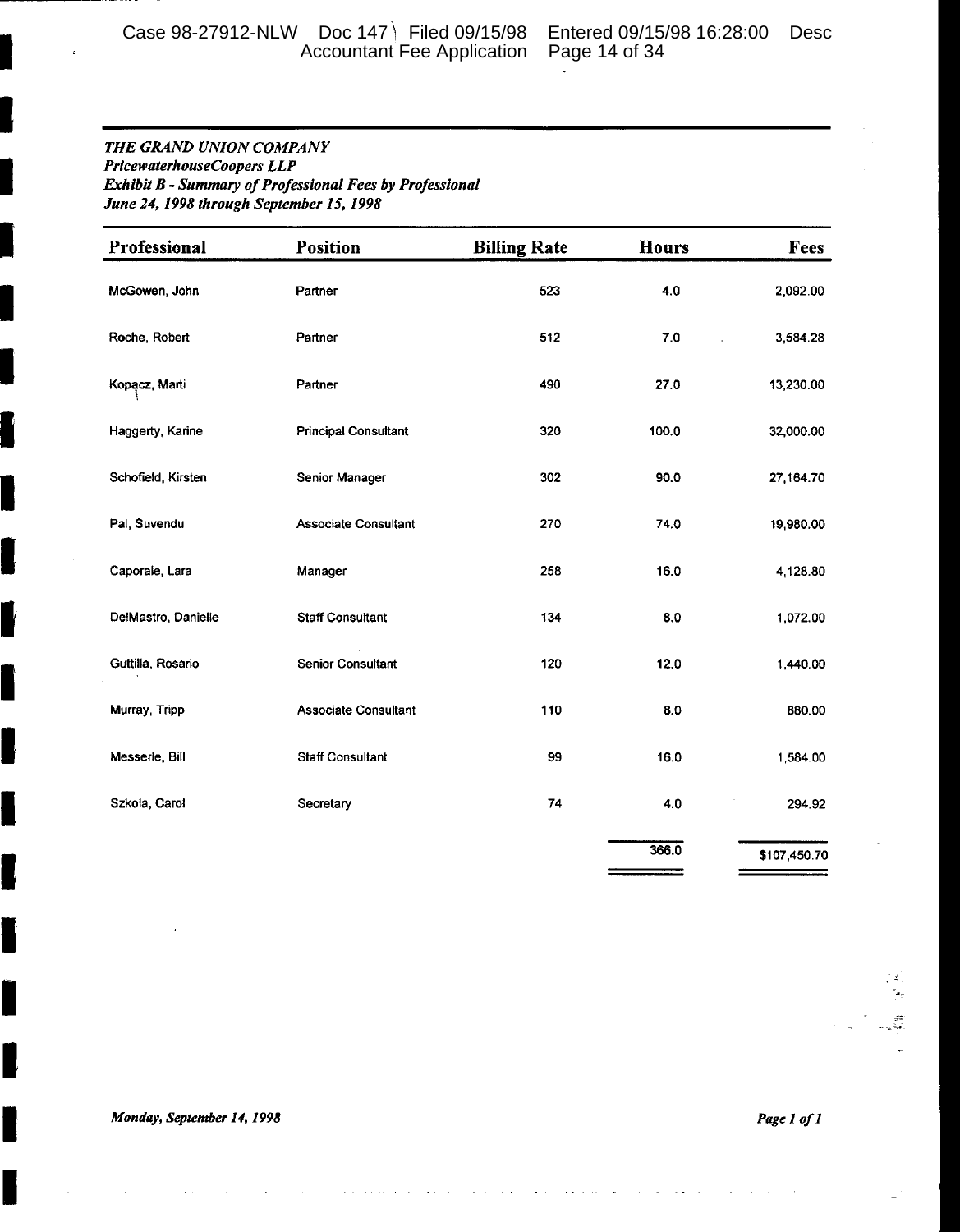# Case 98-27912-NLW Doc 147 Filed 09/15/98 Entered 09/15/98 16:28:00 Desc Accountant Fee Application Page 15 of 34

### THE GRAND UNION COMPANY PricewaterhouseCoopers LLP Exhibit C - Detail Time Description by Task Code June 24, 1998 through September 15, 1998

| Date         | Professional             | <b>Hours</b> | <b>Description of Task</b>                                                                                  |  |  |  |
|--------------|--------------------------|--------------|-------------------------------------------------------------------------------------------------------------|--|--|--|
|              | <b>Auditing Services</b> |              |                                                                                                             |  |  |  |
| 6/24/98      | Schofield, Kirsten       | 2.5          | Conversation with T. Carnahan of Grand Union, concerning footnote<br>disclosures                            |  |  |  |
| Y<br>6/24/98 | Schofield, Kirsten       | 1.6          | Review with R. Guttilla of PWC information included in 10-K                                                 |  |  |  |
| 6/24/98      | Schofield, Kirsten       | 1.5          | Plan the procedures to review the 10-K filing, with R. Guttilla of PWC                                      |  |  |  |
| 6/24/98      | Schofield, Kirsten       | 1.5          | Conversation with S. Savas of Grand Union, concerning preparation of<br>SEC Filing of Form 10-K             |  |  |  |
| 6/24/98      | Schofield, Kirsten       | 1.5          | Meeting with T. Carnahan of Grand Union, Corporate Controller, to<br>discuss 10-K filing                    |  |  |  |
| 6/24/98      | Schofield, Kirsten       | 1.3          | Read unusual item and income tax footnote in 10-K                                                           |  |  |  |
| 6/24/98      | Schofield, Kirsten       | 1.1          | Read inventory and lease footnote in 10-K                                                                   |  |  |  |
| 6/24/98      | Schofield, Kirsten       | 1.1          | Conversation with T. Carnahan of Grand Union, concerning<br>Management Discussion and Analysis, in the 10-K |  |  |  |
| 6/24/98      | Guttilla, Rosario        | 1.9          | Meeting with T. Carnahan of Grand Union to discuss timing of 10-K filing                                    |  |  |  |

Monday, September 14, 1998

Page 1 of 30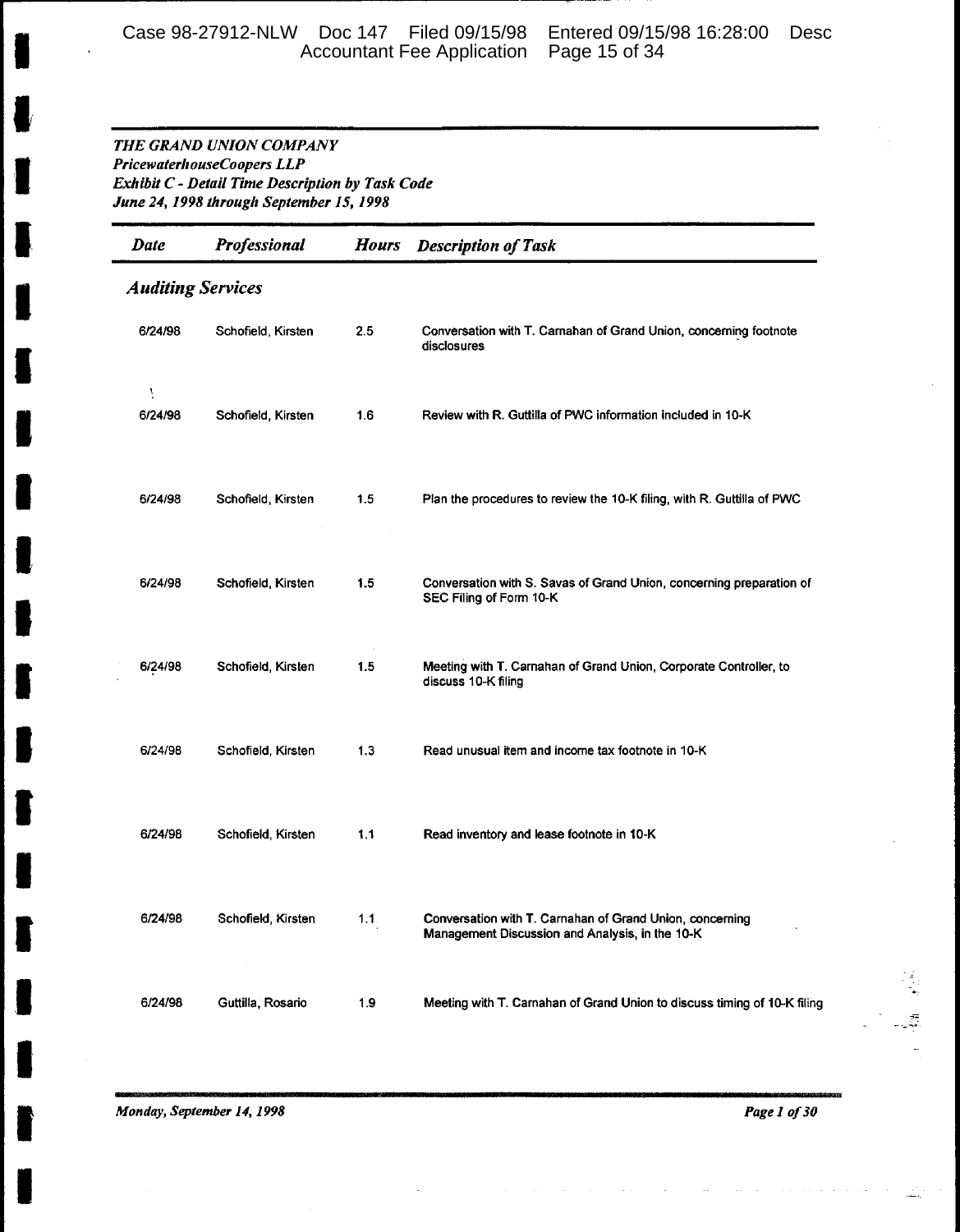## Case 98-27912-NLW Doc 147 Filed 09/15/98 Entered 09/15/98 16:28:00 Desc Accountant Fee Application Page 16 of 34

| <b>Date</b>  | Professional       | <b>Hours</b> | <b>Description of Task</b>                                                                                         |
|--------------|--------------------|--------------|--------------------------------------------------------------------------------------------------------------------|
| 6/24/98      | Guttilla, Rosario  | 1.9          | Review of inventory footnote in 10-K                                                                               |
| 6/24/98      | Guttilla, Rosario  | 1.8          | Conversation with T. Camahan of Grand Union, concerning footnote<br>disclosures                                    |
| 6/24/98<br>١ | Guttilla, Rosario  | 1.6          | Review with K. Schofield of PWC schedules concerning the 10-K                                                      |
| 6/24/98      | Guttilla, Rosario  | 1.5          | Plan the procedures to review the 10-K filing, with K. Schofield of PWC                                            |
| 6/24/98      | Guttilla, Rosario  | 1.3          | Tie down the debt and lease footnotes in 10-K                                                                      |
| 6/24/98      | Guttilla, Rosario  | 1.3          | Conversation with T. Carnahan of Grand Union, concerning Managers<br>Discussion and Analysis, relating to the 10-K |
| 6/24/98      | Guttilla, Rosario  | 0.7          | Conversation with S. Savas of Grand Union concerning preparation of<br>SEC Filing of Form 10-K                     |
| 6/25/98      | Schofield, Kirsten | 2.5          | Read receivables, accounts payable and accrued liabilities footnote in<br>$10-K$                                   |
| 6/25/98      | Schofield, Kirsten | 2.3          | Prepare reconciliation of income tax schedule used in 10-K                                                         |
| 6/25/98      | Schofield, Kirsten | 2.2          | Speak to S. Savas of Grand Union concerning the debt footnote and<br>presentations                                 |

Monday, September 14, 1998

Page 2 of 30

Ŧ,

 $\overline{\phantom{a}}$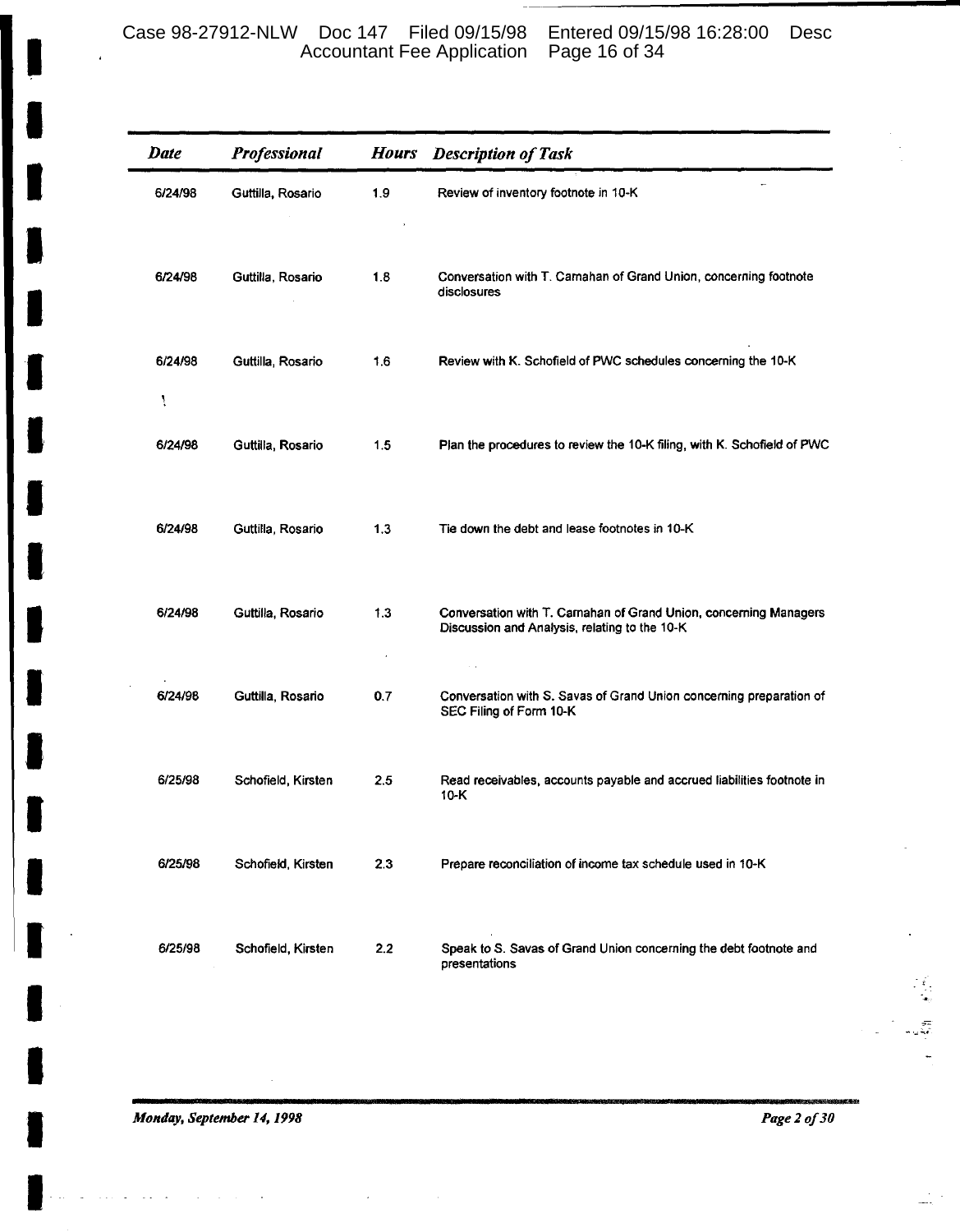Case 98-27912-NLW Doc 147 Filed 09/15/98 Entered 09/15/98 16:28:00 Desc Accountant Fee Application Page 17 of 34

| <b>Date</b>  | Professional       | <b>Hours</b> | <b>Description of Task</b>                                                                                                       |
|--------------|--------------------|--------------|----------------------------------------------------------------------------------------------------------------------------------|
| 6/25/98      | Schofield, Kirsten | 1.5          | Conversation with T. Carnahan of Grand Union, concerning<br>Management Discussion and Analysis, in the 10-K                      |
| 6/25/98      | Schofield, Kirsten | 1.3          | Review PP&E footnote in 10-K and prepare supporting schedules                                                                    |
| 6/25/98<br>A | Schofield, Kirsten | 1.3          | Conversation with T. Carnahan of Grand Union concerning possible<br>changes to accounts payable and accrued liabilities footnote |
| 6/25/98      | Caporale, Lara     | 0.1          | Review reconciliation of income tax schedule used in 10-K                                                                        |
| 6/25/98      | Messerle, Bill     | 1.9          | Review of subsequent event footnote in the 10-K                                                                                  |
| 6/25/98      | Messerle, Bill     | 1.7          | Perform subsequent events procedures in preparation for filing 10-K                                                              |
| 6/25/98      | Messerle, Bill     | 1.5          | Conversation with T. Carnahan of Grand Union, concerning schedules<br>for footnotes                                              |
| 6/25/98      | Messerle, Bill     | 1.4          | Conversation with S. Savas of Grand Union concerning subsequent<br>footnote in 10-K                                              |
| 6/25/98      | Messerie, Bill     | 1.3          | Update search for unrecorded liabilities                                                                                         |
| 6/25/98      | Messerle, Bill     | 0.3          | Contact attorneys to update legal representation letters                                                                         |

and the state

 $\overline{a}$ 

Monday, September 14, 1998

Page 3 of 30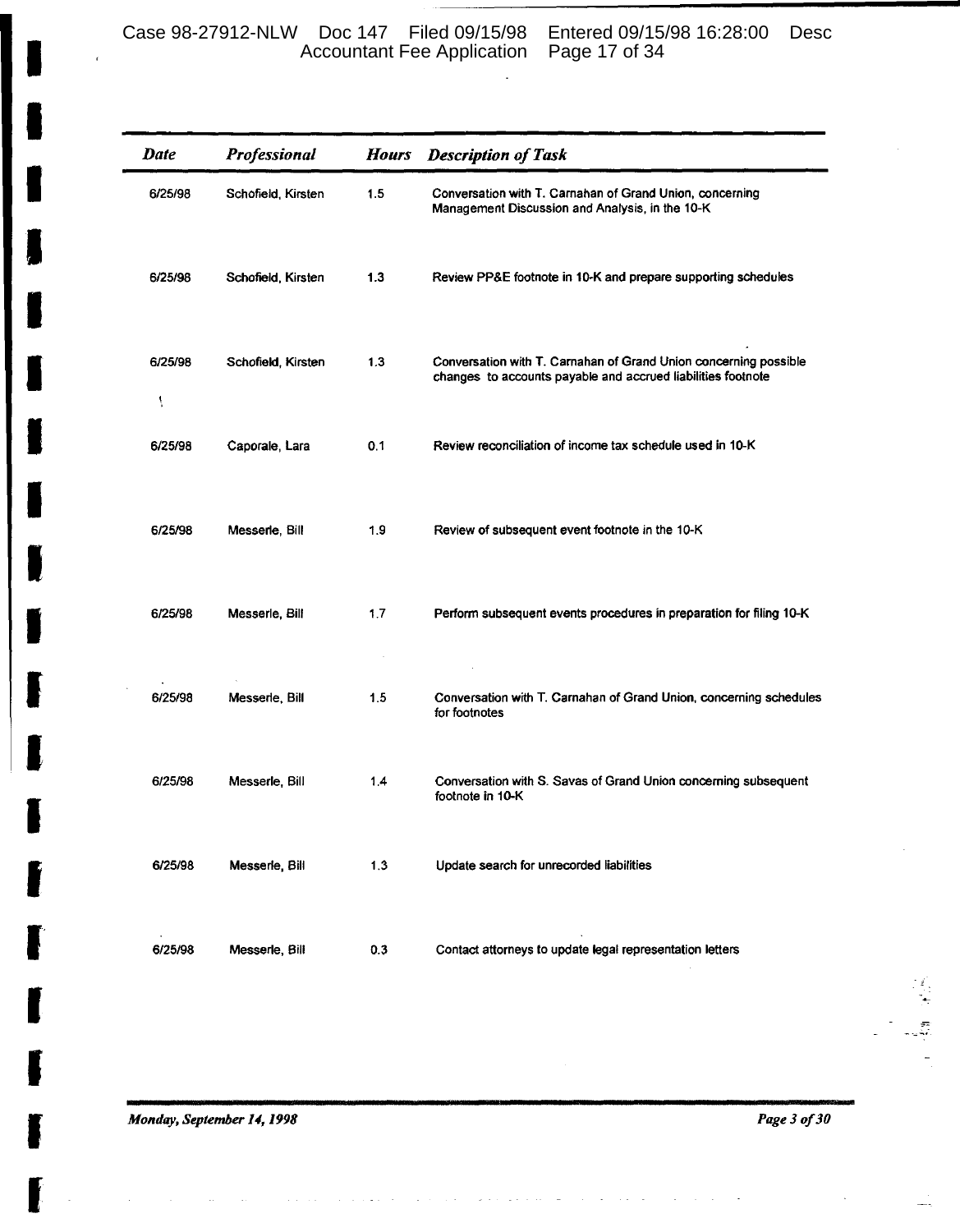Case 98-27912-NLW Doc 147 Filed 09/15/98 Entered 09/15/98 16:28:00 Desc Accountant Fee Application Page 18 of 34

| <b>Date</b>  | Professional       | <b>Hours</b> | <b>Description of Task</b>                                                                                  |
|--------------|--------------------|--------------|-------------------------------------------------------------------------------------------------------------|
| 6/26/98      | McGowen, John      | 2.3          | Review of financial statements in preparation for SEC filing of Form 10-K                                   |
| 6/26/98      | McGowen, John      | 1.8          | Speak to K. Schofield of Grand Union regarding footnotes and timing of<br>$10-K$                            |
| 6/26/98<br>ţ | Schofield, Kirsten | 2.3          | Read and analyze property lease footnote in 10-K                                                            |
| 6/26/98      | Schofield, Kirsten | 2.0          | Review of inventory footnote in 10-K                                                                        |
| 6/26/98      | Schofield, Kirsten | 1.8          | Conversation with J. McGowen of PWC regarding 10-K filing                                                   |
| 6/26/98      | Schofield, Kirsten | 1.5          | Analyze stockholders equity footnote in 10-K filing                                                         |
| 6/26/98      | Schofield, Kirsten | 1.3          | Conversation with S. Savas of Grand Union regarding property lease<br>schedule and supporting documentation |
| 6/26/98      | Messerle, Bill     | 2.5          | Tie down and prepare unusual items footnote schedule                                                        |
| 6/26/98      | Messerle, Bill     | 2.3          | Review of Reorganization footnote in 10-K                                                                   |
| 6/26/98      | Messerle, Bill     | 2.2          | Prepare and organize file and workpapers for 10-K                                                           |
|              |                    |              |                                                                                                             |

Monday, September 14, 1998

t

l

Page 4 of 30

Ç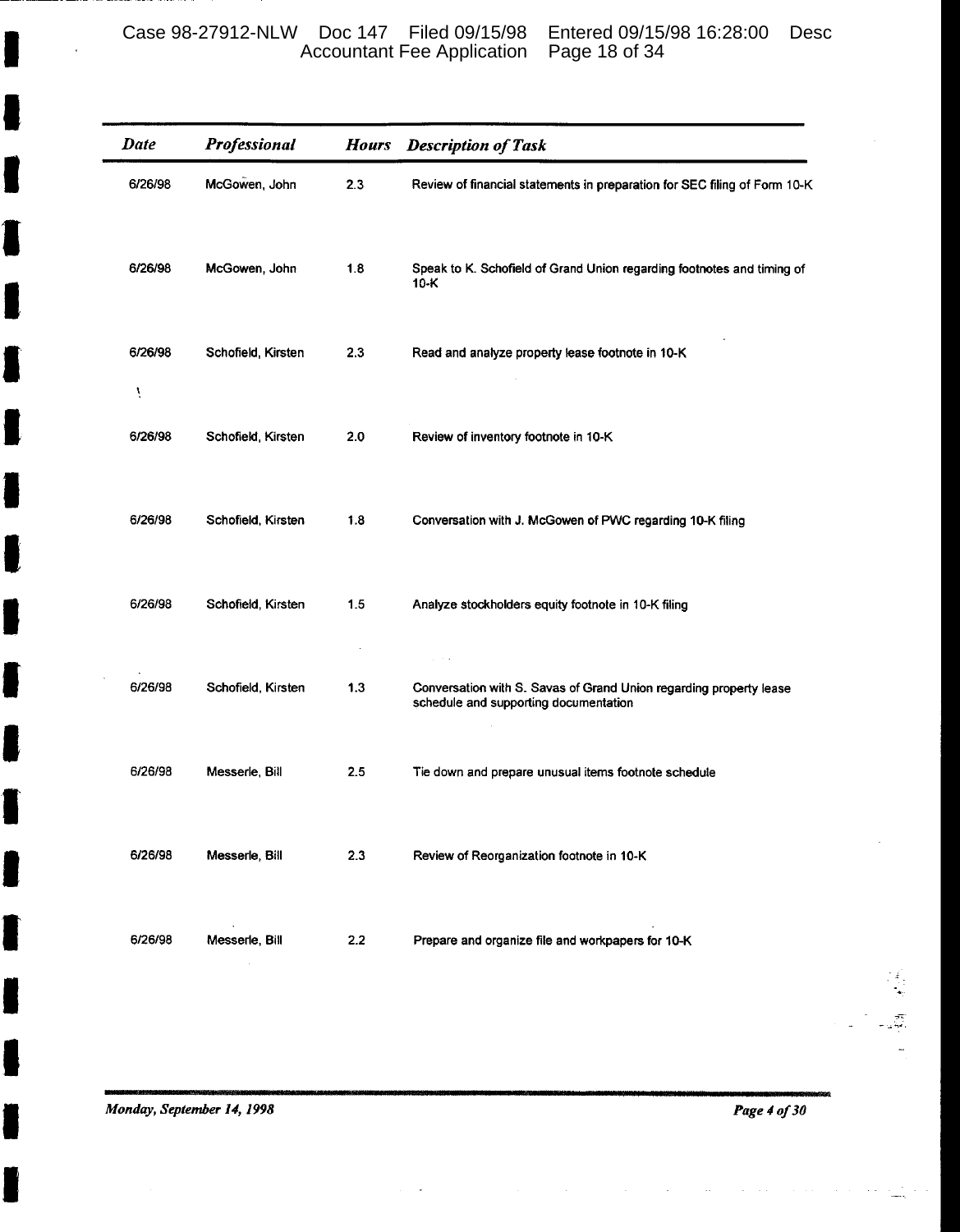## Case 98-27912-NLW Doc 147 Filed 09/15/98 Entered 09/15/98 16:28:00 Desc Accountant Fee Application Page 19 of 34

| <b>Date</b> | Professional       | <b>Hours</b> | <b>Description of Task</b>                                                                                           |
|-------------|--------------------|--------------|----------------------------------------------------------------------------------------------------------------------|
| 6/26/98     | Messerle, Bill     | 1.1          | Review self insurance and advertising cost footnotes                                                                 |
| 7/2/98      | Schofield, Kirsten | 1.9          | Wrap-up of documentation relating to the Fiscal 1998 audit                                                           |
| 7/2/98<br>١ | Schofield, Kirsten | 1.8          | Draft Management Representation Letter                                                                               |
| 7/6/98      | Schofield, Kirsten | 1.0          | Wrap-up of documentation relating to debt for the Fiscal 1998 audit<br>$\sim 10^{-10}$                               |
| 7/6/98      | Caporale, Lara     | 1.5          | Wrap up of documentation relating to long term liabilities for the year<br>end audit                                 |
| 7/7/98      | Schofield, Kirsten | 1.8          | Draft recommendations to improve internal controls and administrative<br>efficiency                                  |
| 7/7/98      | Schofield, Kirsten | 1.3          | Speak to T. Carnahan of Grand Union on timing of internal controls<br>memo                                           |
| 7/7/98      | Caporale, Lara     | 1.0          | Speak to S. Savas of Grand Union concerning the debt footnote and<br>presentations                                   |
| 7/8/98      | Schofield, Kirsten | 1.0          | Discuss with T. Camahan of Grand Union regarding accounting and<br>disclosure of potential reorganization issues     |
| 7/10/98     | Schofield, Kirsten | 1.0          | Discussion with J. Freimark of Grand Union regarding accounting and<br>disclosure of potential reorganization issues |

Monday, September 14, 1998

Page 5 of 30

Ş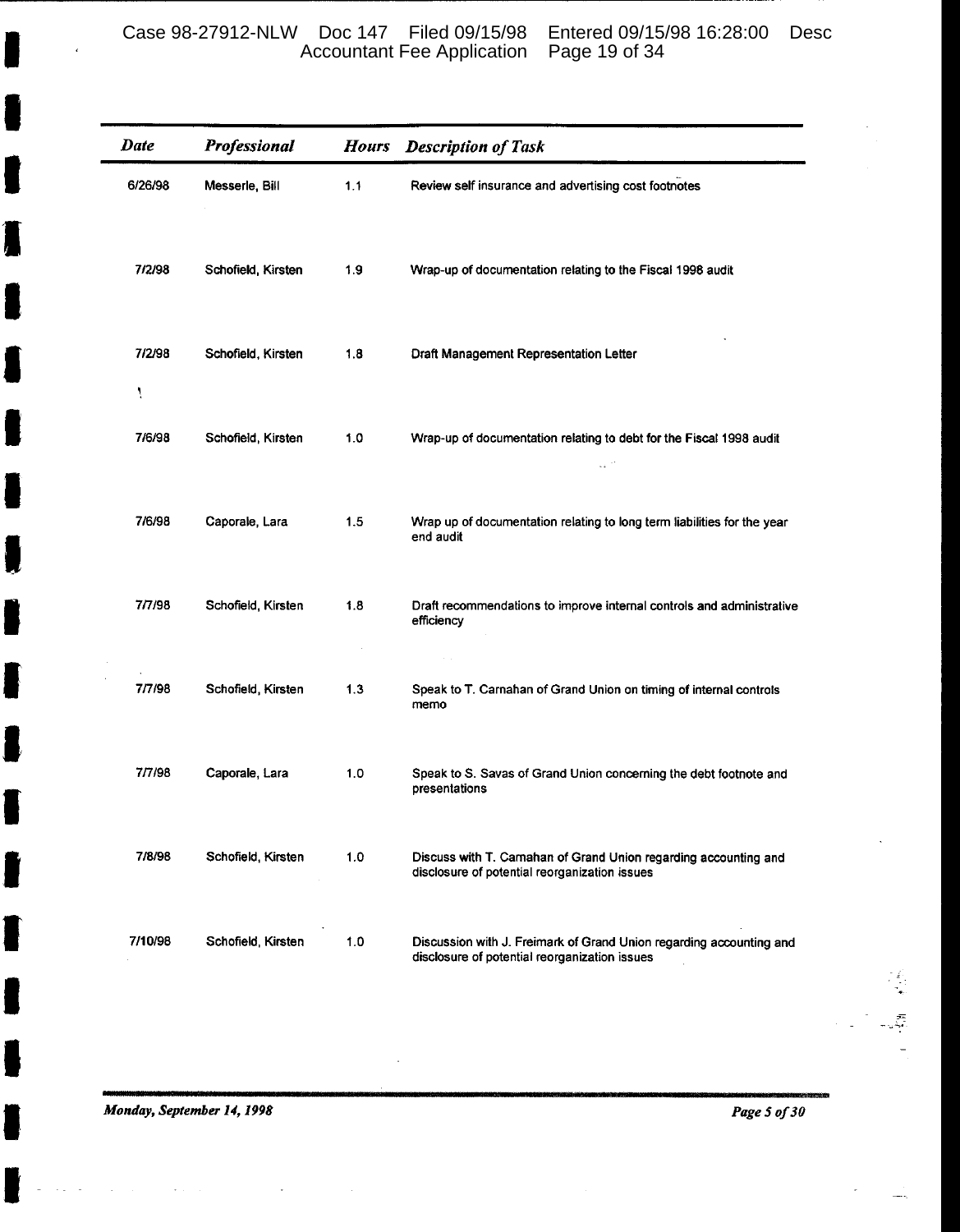| <b>Date</b>  | Professional       | <b>Hours</b> | <b>Description of Task</b>                                                                                        |
|--------------|--------------------|--------------|-------------------------------------------------------------------------------------------------------------------|
| 7/13/98      | Caporale, Lara     | 3.5          | Drafting of recommendations to improve internal controls and enhance<br>administrative efficiency.                |
| 7/13/98      | Caporale, Lara     | 1.3          | Review trial balance and supporting schedules for 10-K filing                                                     |
| 7/13/98<br>ţ | Caporale, Lara     | 1.3          | Read unusual item and income tax footnote in 10-K                                                                 |
| 7/13/98      | Caporale, Lara     | 0.3          | Discuss internal control recommendations with S. Savas of Grand<br>Union.                                         |
| 7/14/98      | Caporale, Lara     | 2.0          | Drafting of recommendations to improve internal controls and enhance<br>administrative efficiency.                |
| 7/15/98      | Schofield, Kirsten | 1.6          | Speak to T. Carnahan and J. Freimark of Grand Union regarding<br>findings of research on reorganization issues    |
| 7/15/98      | Schofield, Kirsten | 1.4          | Accounting research and documentation relating to accounting and<br>disclosure of potential reorganization issues |
| 7/16/98      | Roche, Robert      | 0.3          | Conversation with T. Carnahan of Grand Union concerning timing of<br><b>Fresh Start Procedures</b>                |
| 7/16/98      | Caporale, Lara     | 1.9          | Drafting of recommendations to improve internal controls and<br>administrative efficiency                         |
| 7/17/98      | Schofield, Kirsten | 1.0          | Drafting of recommendations to improve internal controls and<br>administrative efficiency                         |

Monday, September 14, 1998

Page 6 of 30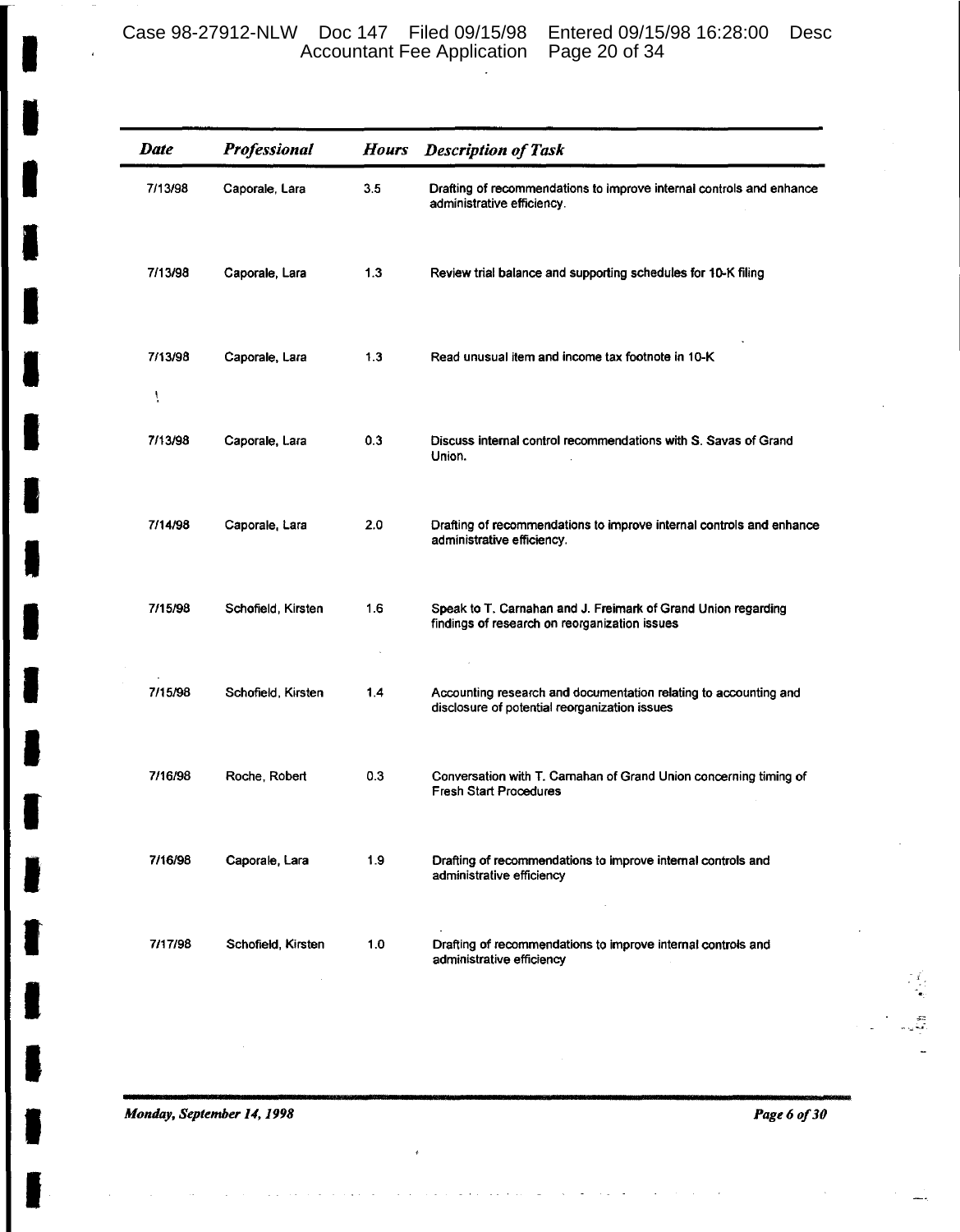## Case 98-27912-NLW Doc 147 Filed 09/15/98 Entered 09/15/98 16:28:00 Desc Accountant Fee Application Page 21 of 34

| Date         | <b>Professional</b> | <b>Hours</b> | <b>Description of Task</b>                                                                                                                                                                                                       |
|--------------|---------------------|--------------|----------------------------------------------------------------------------------------------------------------------------------------------------------------------------------------------------------------------------------|
| 8/7/98       | Schofield, Kirsten  | 0.3          | Request trial balance from S. Savas of Grand Union for Fresh Start<br>planning                                                                                                                                                   |
| 8/10/98      | Schofield, Kirsten  | 3.0          | Review trial balance for testing of long term assets for Fresh Start                                                                                                                                                             |
| 8/10/98<br>١ | Schofield, Kirsten  | 2.8          | Meeting with J. Freimark and T. Carnahan of Grand Union to discuss<br>timing of the Fresh Start Audit, related SEC filing requirements and<br>various implications to the Company relating to the implementation of<br>SOP 90-7. |
| 8/10/98      | Schofield, Kirsten  | 2.3          | Draft memos regarding the application of SOP 90-7                                                                                                                                                                                |
| 8/12/98      | Schofield, Kirsten  | $2.5\,$      | Discuss the timing of the short term liabilities testing with T. Carnahan<br>of Grand Union                                                                                                                                      |
| 8/12/98      | Schofield, Kirsten  | 2.3          | Prepare audit programs for Fresh Start audit                                                                                                                                                                                     |
| 8/12/98      | Schofield, Kirsten  | 1.5          | Prepare the liabilities audit program for Fresh Start                                                                                                                                                                            |
| 8/12/98      | Schofield, Kirsten  | 1.5          | Discuss the Fresh Start procedures and testing with S. Savas and T.<br>Carnahan of Grand Union                                                                                                                                   |
| 8/12/98      | Schofield, Kirsten  | 1.3          | Speak to T. Carnahan of Grand Union relating to testing of short term<br>liabilities                                                                                                                                             |
| 8/12/98      | DelMastro, Danielle | 2.1          | Select inventory items counted and trace to store physical report                                                                                                                                                                |

Monday, September 14, 1998

 $\sim$ 

Page 8 of 30

Ĵ

÷,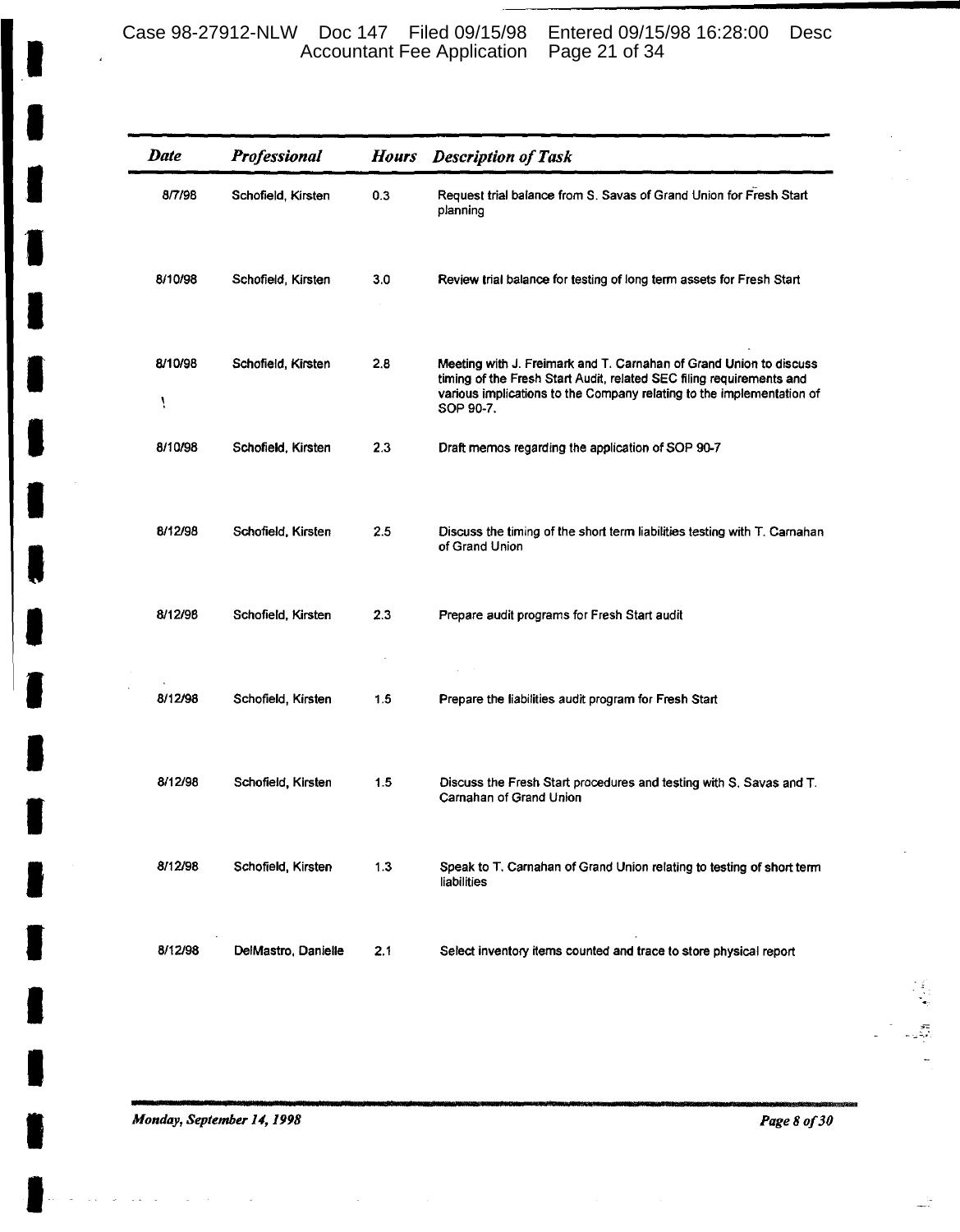Case 98-27912-NLW Doc 147 Filed 09/15/98 Entered 09/15/98 16:28:00 Desc Accountant Fee Application Page 22 of 34

| Date         | Professional       | <b>Hours</b> | <b>Description of Task</b>                                                                                                                                           |
|--------------|--------------------|--------------|----------------------------------------------------------------------------------------------------------------------------------------------------------------------|
| 7/17/98      | Schofield, Kirsten | 1.0          | Discussion with PWC National office regarding accounting and<br>disclosure of potential reorganization issues                                                        |
| 7/22/98      | Schofield, Kirsten | 2.3          | Accounting research and documentation relating to the implementation<br>of SOP 90-7 "Financial Reporting by Entities in Reorganization under<br>the Bankruptcy Code" |
| 7/22/98<br>١ | Schofield, Kirsten | 1.3          | Discussion with T. Carnahan of Grand Union on research findings<br>relating to SOP-97                                                                                |
| 7/22/98      | Szkola, Carol      | 1,7          | Accumulate fee application data                                                                                                                                      |
| 7/29/98      | Roche, Robert      | 1.4          | Review of accounting issues concerning debt restructuring                                                                                                            |
| 8/6/98       | Schofield, Kirsten | 1.6          | Drafting of recommendations to improve internal controls and<br>administrative efficiency                                                                            |
| 8/6/98       | Schofield, Kirsten | 1.3          | Review results of internal controls memo with S. Savas of Grand Union                                                                                                |
| 8/6/98       | Schofield, Kirsten | 1.1          | Speak to S. Savas of Grand Union on details of internal control memo                                                                                                 |
| 8/6/98       | Szkoła, Carol      | 1.9          | Accumulate fee application data                                                                                                                                      |
| 8/7/98       | Schofield, Kirsten | 2.8          | Review the trial balance for testing of short term assets for Fresh Start                                                                                            |

Monday, September 14, 1998

Page 7 of 30

 $\begin{array}{c} \dot{x} \\ \dot{x} \\ \dot{x} \end{array}$ 

 $\ddot{\cdot}$  $\overline{a}$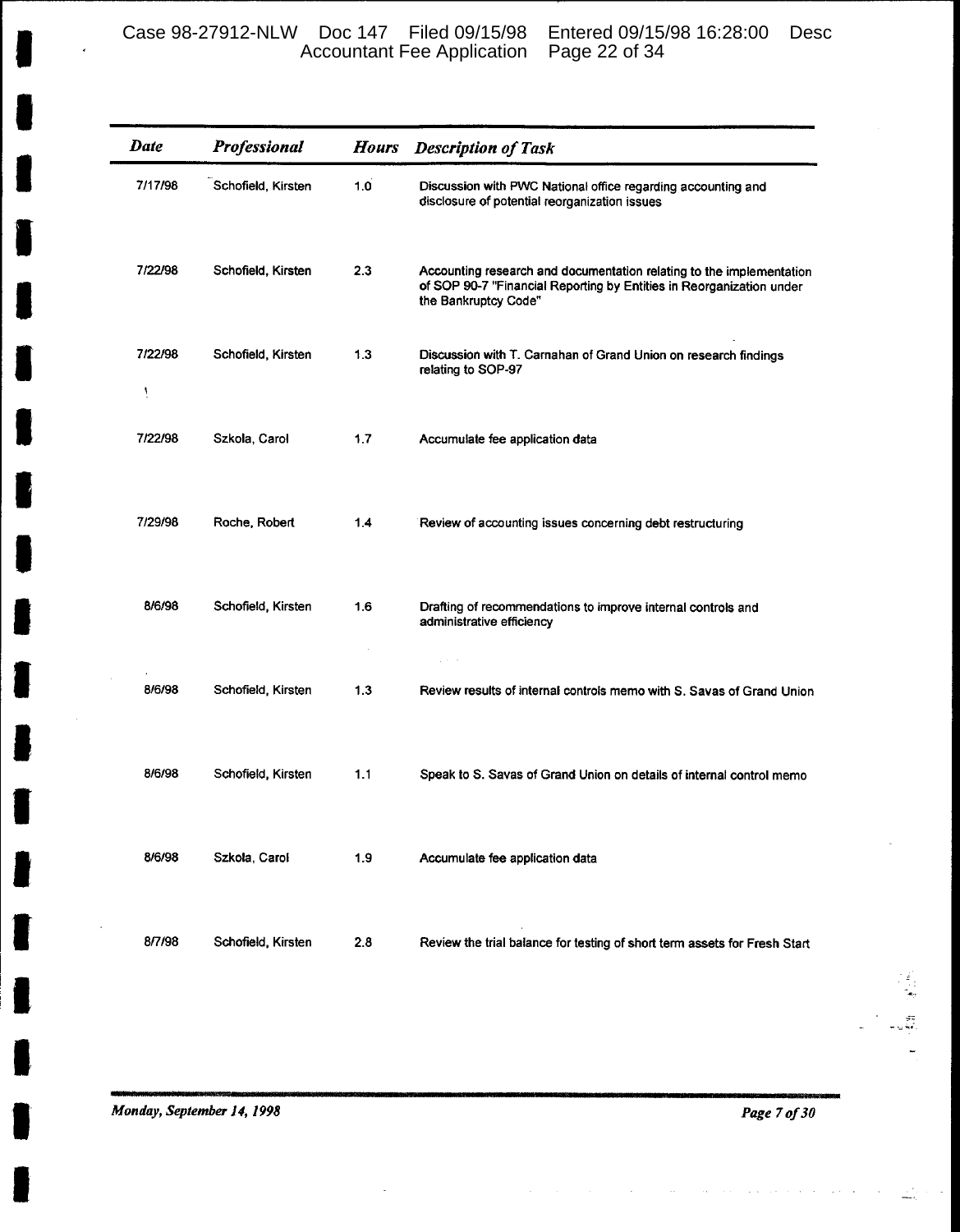Case 98-27912-NLW Doc 147 Filed 09/15/98 Entered 09/15/98 16:28:00 Desc Accountant Fee Application Page 23 of 34

| <b>Date</b>  | <b>Professional</b> | <b>Hours</b> | <b>Description of Task</b>                                                                                   |
|--------------|---------------------|--------------|--------------------------------------------------------------------------------------------------------------|
| 8/12/98      | DelMastro, Danielle | 1.3          | Document results of findings during store physical                                                           |
| 8/12/98      | DelMastro, Danielle | 1.3          | Observe the inventory count teams throughout the store                                                       |
| 8/12/98<br>Ņ | DelMastro, Danielle | 1.2          | Perform testing to agree shelf price to scan prices for selected items                                       |
| 8/12/98      | DelMastro, Danielle | 0.6          | Perform testing and accumulation of data on the sales and cash report                                        |
| 8/12/98      | DelMastro, Danielle | 0.4          | Perform testing of selected employees to the payroll registers and time<br>cards                             |
| 8/12/98      | DelMastro, Danielle | 0.4          | Perform testing of merchandise receipts records                                                              |
| 8/12/98      | DelMastro, Danielle | 0.4          | Tour the store with the store manager to become familiar with the layout<br>of the store inventory           |
| 8/12/98      | DelMastro, Danielle | 0.3          | Conversation with store manager concerning store physical inventory<br>observation                           |
| 8/13/98      | Roche, Robert       | 2.4          | Conversation with J. Freimark of Grand Union concerning accounting<br>issues relating to debt restructuring. |
| 8/13/98      | Roche, Robert       | 1.3          | Conversation with T. Carnahan of Grand Union concerning timing of<br><b>Fresh Start</b>                      |

Monday, September 14, 1998

J

I

Page 9 of 30

er<br>S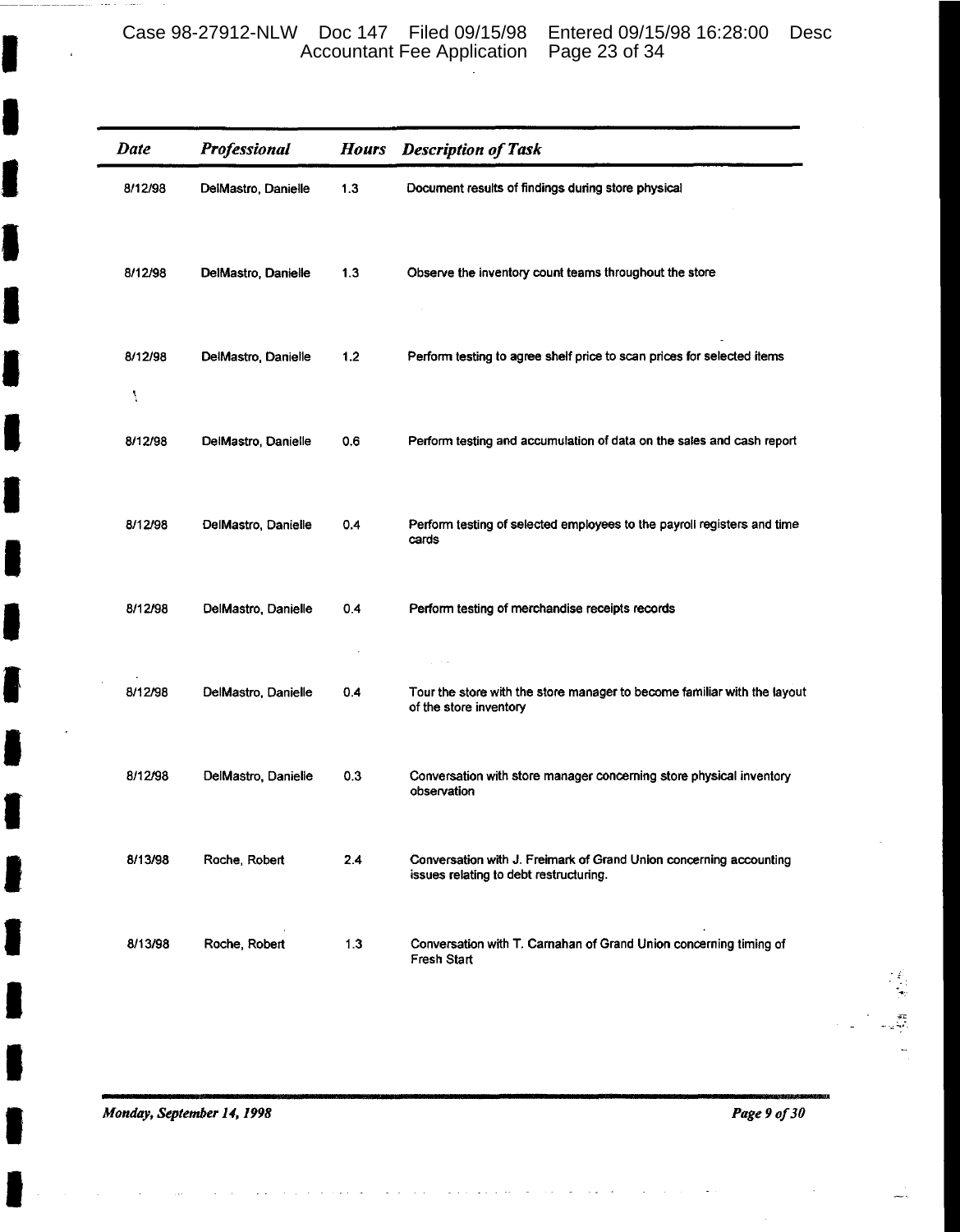Case 98-27912-NLW Doc 147 Filed 09/15/98 Entered 09/15/98 16:28:00 Desc Accountant Fee Application Page 24 of 34

| <b>Date</b>  | Professional       | <b>Hours</b> | <b>Description of Task</b>                                                                                                      |
|--------------|--------------------|--------------|---------------------------------------------------------------------------------------------------------------------------------|
| 8/13/98      | Schofield, Kirsten | 3.9          | Discuss with J. Freimark of Grand Union preparation for Fresh Start<br>Audit                                                    |
| 8/13/98      | Schofield, Kirsten | 2.7          | Discuss with S. Savas of Grand Union expectations and completion<br>time of Fresh Start audit                                   |
| 8/13/98<br>١ | Schofield, Kirsten | 2.3          | Prepare audit programs for long term assets                                                                                     |
| 8/13/98      | Schofield, Kirsten | 1.3          | Prepare audit programs for testing of short term assets relating to<br>Fresh Start audit                                        |
| 8/13/98      | Schofield, Kirsten | 1.3          | Discuss with T. Camahan of Grand Union potential Fresh Start<br>adjustments                                                     |
| 8/13/98      | Schofield, Kirsten | 0.5          | Discuss with R. Rubin of PWC (Scheduling Manager), on timing of staff<br>to begin Fresh Start audit                             |
| 8/14/98      | Roche, Robert      | 1.7          | Meeting with J. Freimark and T. Carnahan of Grand Union regarding<br>time constraints and procedures during Fresh Start         |
| 8/14/98      | Schofield, Kirsten | 2.9          | Prepare memo regarding discussion and conclusion per conversations<br>with S. Savas, T. Carnahan and J. Freimark of Grand Union |
| 8/14/98      | Schofield, Kirsten | 1.3          | Discuss with T. Carnahan and J. Freimark of Grand Union the<br>completion time for the Fresh Start audit                        |
| 8/14/98      | Caporale, Lara     | 3.3          | Preparation of staff performance evaluations for Fiscal 1998 audit                                                              |

Monday, September 14, 1998

Page 10 of 30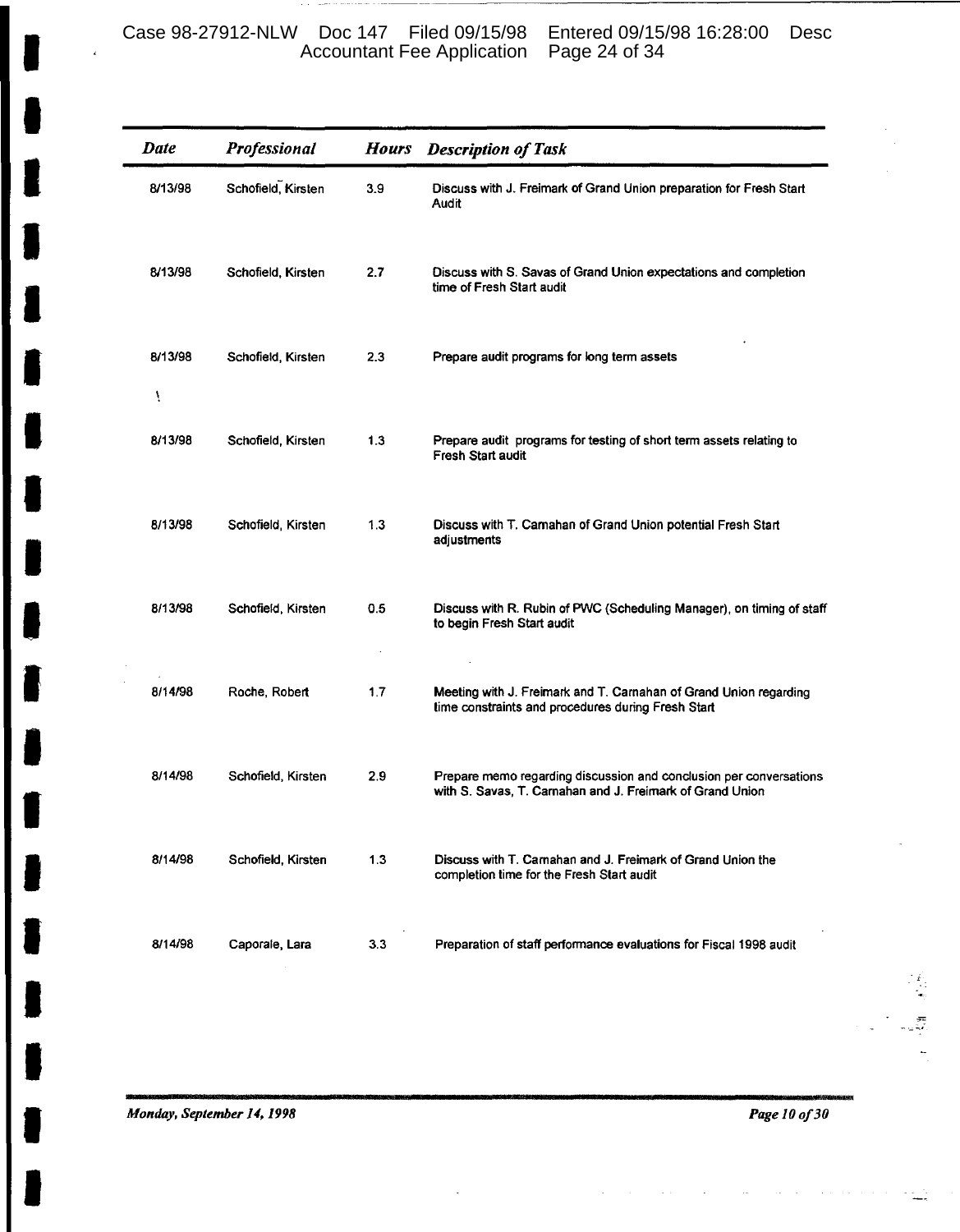| <b>Date</b>            | Professional  | <b>Hours</b> | <b>Description of Task</b>                                                                                                      |
|------------------------|---------------|--------------|---------------------------------------------------------------------------------------------------------------------------------|
| 8/14/98                | Szkola, Carol | 0.4          | Accumulate fee application data                                                                                                 |
|                        |               |              |                                                                                                                                 |
|                        |               | 157.0        |                                                                                                                                 |
| <b>Fee Application</b> |               |              |                                                                                                                                 |
| 8/17/98                | Pal, Suvendu  | 1.8          | Collect and manage data to create exhibits for fee application                                                                  |
| Ņ                      |               |              |                                                                                                                                 |
| 8/17/98                | Pal, Suvendu  | 1.2          | Input time and expense detail for K. Haggerty, S. Pal and T. Murray of<br>PWC into fee application software                     |
| 8/18/98                | Pal, Suvendu  | 2.7          | Prepare text for fee application and time detail exhibits                                                                       |
| 8/18/98                | Pal, Suvendu  | 1.5          | Input time and expense detail for R. Guttilla, C. Szkola, R. Roche and<br>D. DelMastro of PWC into fee application software     |
| 8/19/98                | Pal, Suvendu  | 2.8          | Input time and expense detail for B. Messerle, K. Schofield, J.<br>McGowen and L. Caporale of PWC into fee application software |
| 8/19/98                | Pal, Suvendu  | 1.2          | Continue prepare text for fee application and time detail exhibits                                                              |
| 8/24/98                | Pal, Suvendu  | 2.8          | Review all PWC employees' entries in time detail for consistency and<br>format                                                  |
| 8/24/98<br>$\sim$      | Pal, Suvendu  | 1.6          | Collect and manage information from Audit team for fee application<br>exhibits                                                  |
| 8/25/98                | Pal. Suvendu  | 1.7          | Complete K. Haggerty of PWC's edits to fee application                                                                          |

Monday, September 14, 1998

 $\epsilon$ 

Page 11 of 30

 $\frac{1}{2}$  $\omega$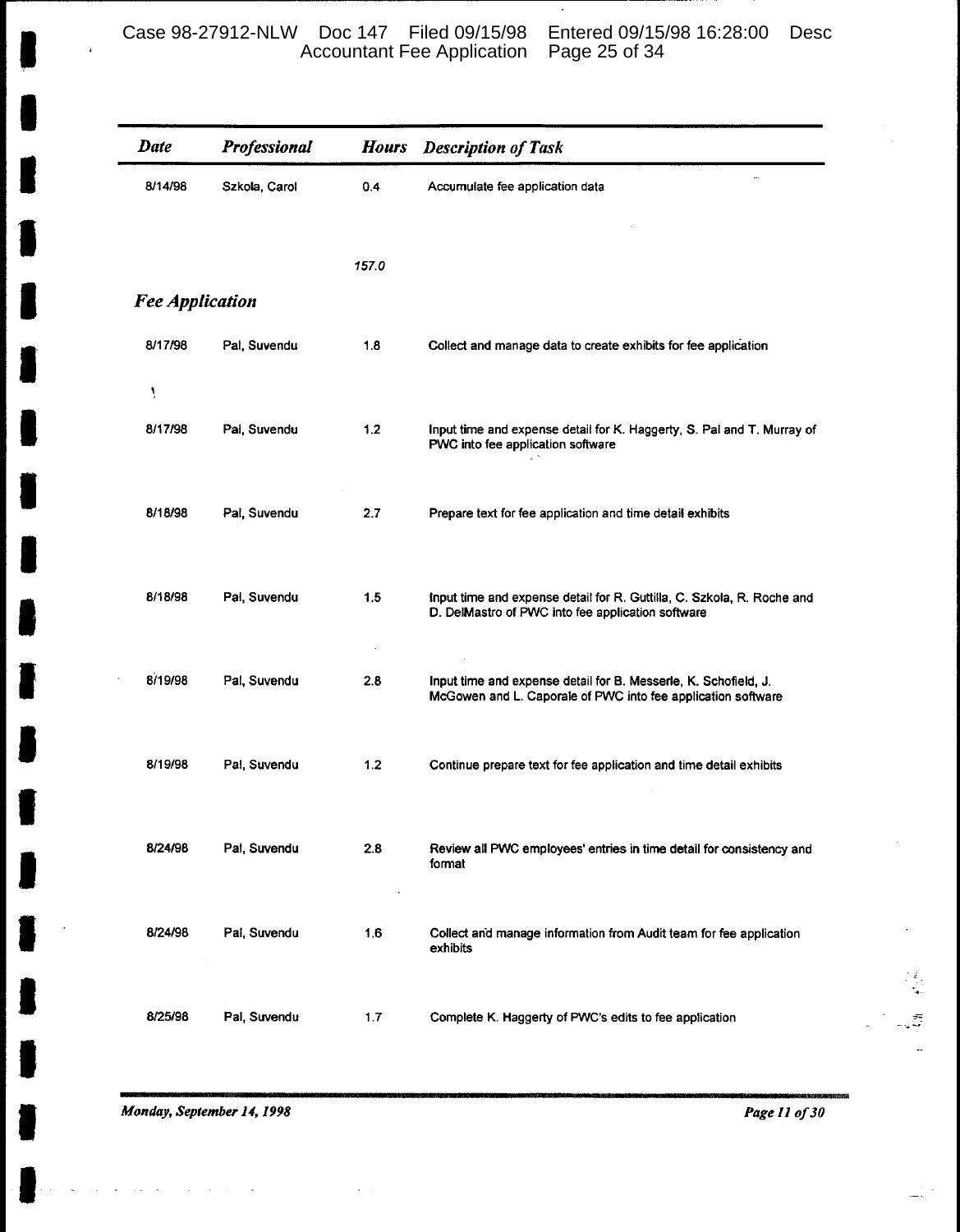## Case 98-27912-NLW Doc 147 Filed 09/15/98 Entered 09/15/98 16:28:00 Desc Accountant Fee Application Page 26 of 34

l.

| <b>Date</b>           | Professional     | <b>Hours</b> | <b>Description of Task</b>                                                                                |
|-----------------------|------------------|--------------|-----------------------------------------------------------------------------------------------------------|
| 8/25/98               | Pal, Suvendu     | 0.8          | Prepare complete fee application package                                                                  |
| 8/25/98               | Pal, Suvendu     | 06           | Discuss changes to fee application with K. Haggerty of Grand Union                                        |
| 8/25/98<br>Ţ          | Pal, Suvendu     | 0.3          | Obtain copy of confirmed retention application for fee application<br>package                             |
| 9/8/98                | Pal. Suvendu     | 0.3          | Discuss changes and further detail requirements for PWC Audit team<br>time detail with R. Guttilla of PWC |
| 9/10/98               | Pal, Suvendu     | 0.5          | Discuss final changes to fee application with K. Haggerty of PWC                                          |
| 9/10/98               | Pal, Suvendu     | 0.2          | Complete changes to PWC Audit team's time and expense detail in fee<br>application                        |
|                       |                  | 20.0         |                                                                                                           |
| <b>General Duties</b> |                  |              |                                                                                                           |
| 7/7/98                | Kopacz, Marti    | 2.1          | Review prior conflict system search results                                                               |
| 7/7/98                | Kopacz, Marti    | 0.8          | Initiate research on conflict information involving Grand Union and other<br>interested parties           |
| 7/8/98                | Kopacz, Marti    | 1.8          | Research and review prior billing records                                                                 |
| 7/9/98                | Haggerty, Karine | 5.2          | Clean-up working files and organize source documents related to all<br>prior work completed on engagement |

Monday, September 14, 1998

Page 12 of 30

一、名、字形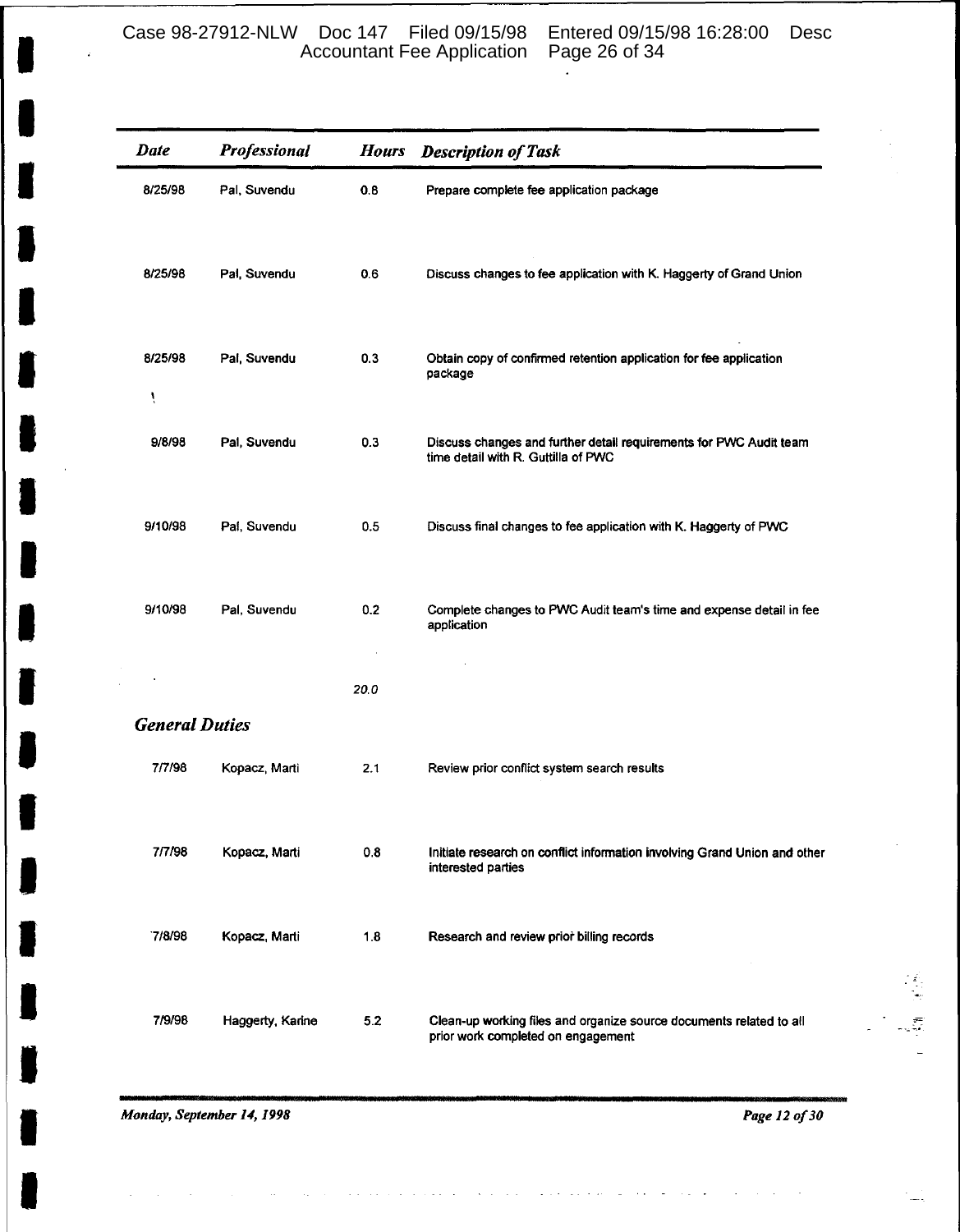J.

| Date        | Professional     | <b>Hours</b> | <b>Description of Task</b>                                                                                                            |
|-------------|------------------|--------------|---------------------------------------------------------------------------------------------------------------------------------------|
| 7/9/98      | Haggerty, Karine | 1.4          | Coordinate Grand Union workpaper files for storage                                                                                    |
| 7/9/98      | Haggerty, Karine | 0.9          | Meet with R. Ayers of GU Real Estate department to discuss beneficial<br>leasehold and lease rejection analysis conducted by PWC      |
| 7/9/98<br>Ą | Haggerty, Karine | 0.5          | Prepare leasehold and lease rejection documentation binder for R.<br>Ayers of GU Real Estate department                               |
| 7/9/98      | Murray, Tripp    | 8.0          | Clean-up working files and organize source documents related to all<br>prior work completed on engagement                             |
| 7/10/98     | Kopacz, Marti    | 1.2          | Research and review prior billing records                                                                                             |
| 7/10/98     | Kopacz, Marti    | 0.8          | Discuss U.S. Trustee billing and conflict inquiry letter with D. Slayton of<br>PWC to initiate billing research on FAS, Audit and Tax |
| 7/13/98     | Kopacz, Marti    | 0.8          | Teleconference call to US Trustee, S. Mackey regarding extension of<br>timing for response to and content of inquiry letter           |
| 7/14/98     | Kopacz, Marti    | 1.0          | Review prior conflict system search results                                                                                           |
| 7/15/98     | Kopacz, Marti    | 1.6          | Initiate research on law firm conflict search                                                                                         |
| 7/15/98     | Kopacz, Marti    | 0.3          | Teleconference with J. Freimark of Grand Union regarding first<br>unsecured creditors' committee meeting                              |

Monday, September 14, 1998

Page 13 of 30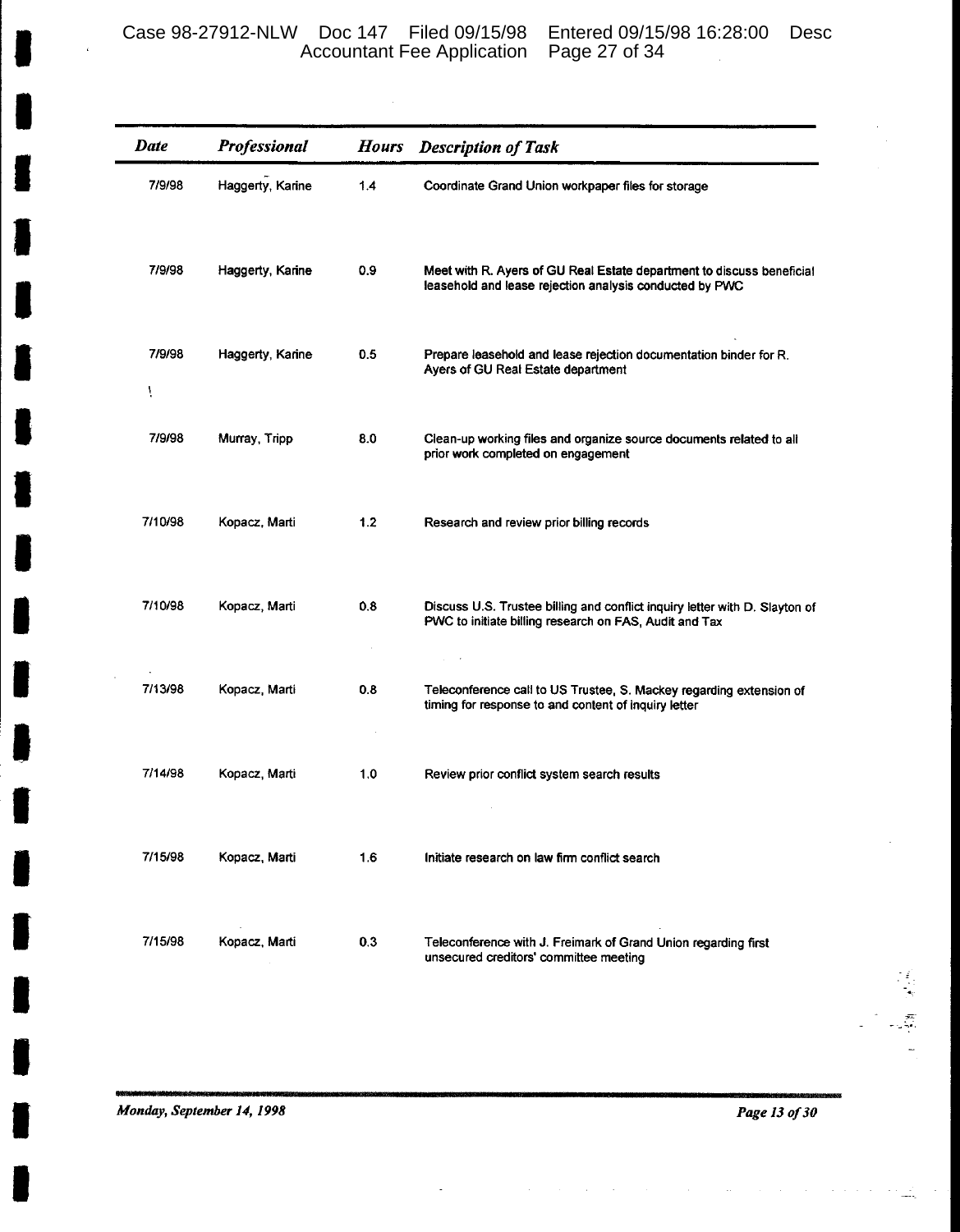| Date         | Professional                 | <b>Hours</b> | <b>Description of Task</b>                                                                                                                |
|--------------|------------------------------|--------------|-------------------------------------------------------------------------------------------------------------------------------------------|
| 7/17/98      | Kopacz, Marti                | 4.4          | Review and research conflict search results obtained to date                                                                              |
| 7/17/98      | Kopacz, Marti                | 2.1          | Draft letter to US Trustee, S. Mackey regarding letter received inquiring<br>into billing and conflict issues with respect to Grand Union |
| 7/17/98<br>ţ | Kopacz, Marti                | 0.3          | Teleconference with J. Tanenbaum of Weil Gotshal regarding first<br>unsecured creditors' committee meeting                                |
| 7/20/98      | Kopacz, Marti                | 0.8          | Review and research conflict search results obtained to date                                                                              |
| 7/22/98      | Kopacz, Marti                | 2.0          | Review and research conflict search results obtained to date                                                                              |
| 7/22/98      | Kopacz, Marti                | 1.2          | Review and research billing history of FAS regarding Audit and Tax<br>billing history regarding Grand Union engagement                    |
| 7/29/98      | Kopacz, Marti                | 1.1          | Draft letter related exhibits to US Trustee, S. Mackey regarding<br>inquiries concerning billing issues                                   |
| 7/29/98      | Kopacz, Marti                | 1.0          | Review summary of all billing information regarding Grand Union                                                                           |
| 8/5/98       | Kopacz, Marti                | 1.3          | Complete review of conflict research on both Price Waterhouse and<br>Coopers & Lybrand                                                    |
| 8/5/98       | Kopacz, Marti                | 0.5          | Draft letter to US Trustee, S. Mackey regarding inquiries concerning<br>conflicts                                                         |
|              |                              | 41.1         |                                                                                                                                           |
|              | Preparation of SOAL and SOFA |              |                                                                                                                                           |

Monday, September 14, 1998

Page 14 of 30

 $\frac{1}{2}$  $\omega$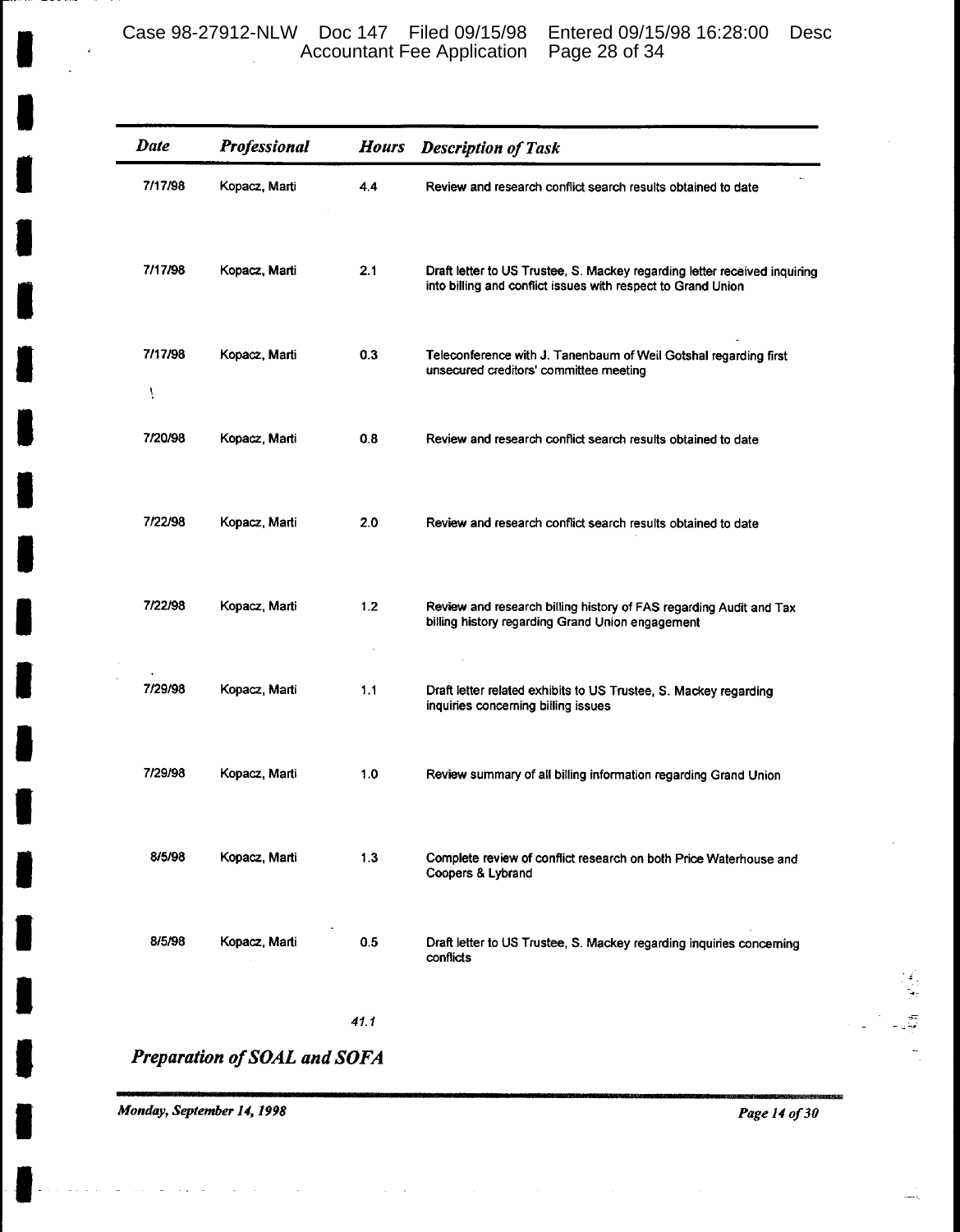| Date         | Professional     | <b>Hours</b> | <b>Description of Task</b>                                                                                                                                                     |
|--------------|------------------|--------------|--------------------------------------------------------------------------------------------------------------------------------------------------------------------------------|
| 6/24/98      | Kopacz, Marti    | 1.1          | Confer with PWC team to discuss SOFA and SOAL workplan, progress<br>on information gathering for Preparation of SOAL and SOFA and<br>outstanding issues to be resolved         |
| 6/24/98      | Haggerty, Karine | 1.7          | Review exhibits prepared by the Grand Union for inclusion in the SOFA                                                                                                          |
| 6/24/98<br>i | Haggerty, Karine | 1.4          | Prepare introductory statements for inclusion in the SOFA                                                                                                                      |
| 6/24/98      | Haggerty, Karine | 1.3          | Prepare SOFA template for Grand Union                                                                                                                                          |
| 6/24/98      | Haggerty, Karine | 1.1          | Confer with M. Kopacz of PWC to discuss SOFA and SOAL workplan,<br>progress on information gathering for Preparation of SOAL and SOFA<br>and outstanding issues to be resolved |
| 6/24/98      | Haggerty, Karine | 0.8          | Meet with T. Carnahan of Grand Union and S. Pal of PWC to discuss<br>SOFA and SOAL workplan                                                                                    |
| 6/24/98      | Haggerty, Karine | 0.8          | Meet with F. Nicastro of Grand Union and S. Pal of PWC to discuss<br>Bankruptcy Service Inc.'s preparation of Exhibits E and F of SOAL                                         |
| 6/24/98      | Haggerty, Karine | 0.6          | Meet with GU accounting department to discuss SOFA and SOAL<br>workplan                                                                                                        |
| 6/24/98      | Haggerty, Karine | 0.3          | Telephone discussion with K. Gerber of BSI and S. Pal of PWC to<br>discuss preparation of Exhibits E and F of SOAL                                                             |
| 6/24/98      | Pal, Suvendu     | 1.6          | Review and incorporate information on trademarks and licenses for<br>Schedule B21 of SOAL                                                                                      |

Monday, September 14, 1998

Page 15 of 30

化丙二烯 医心理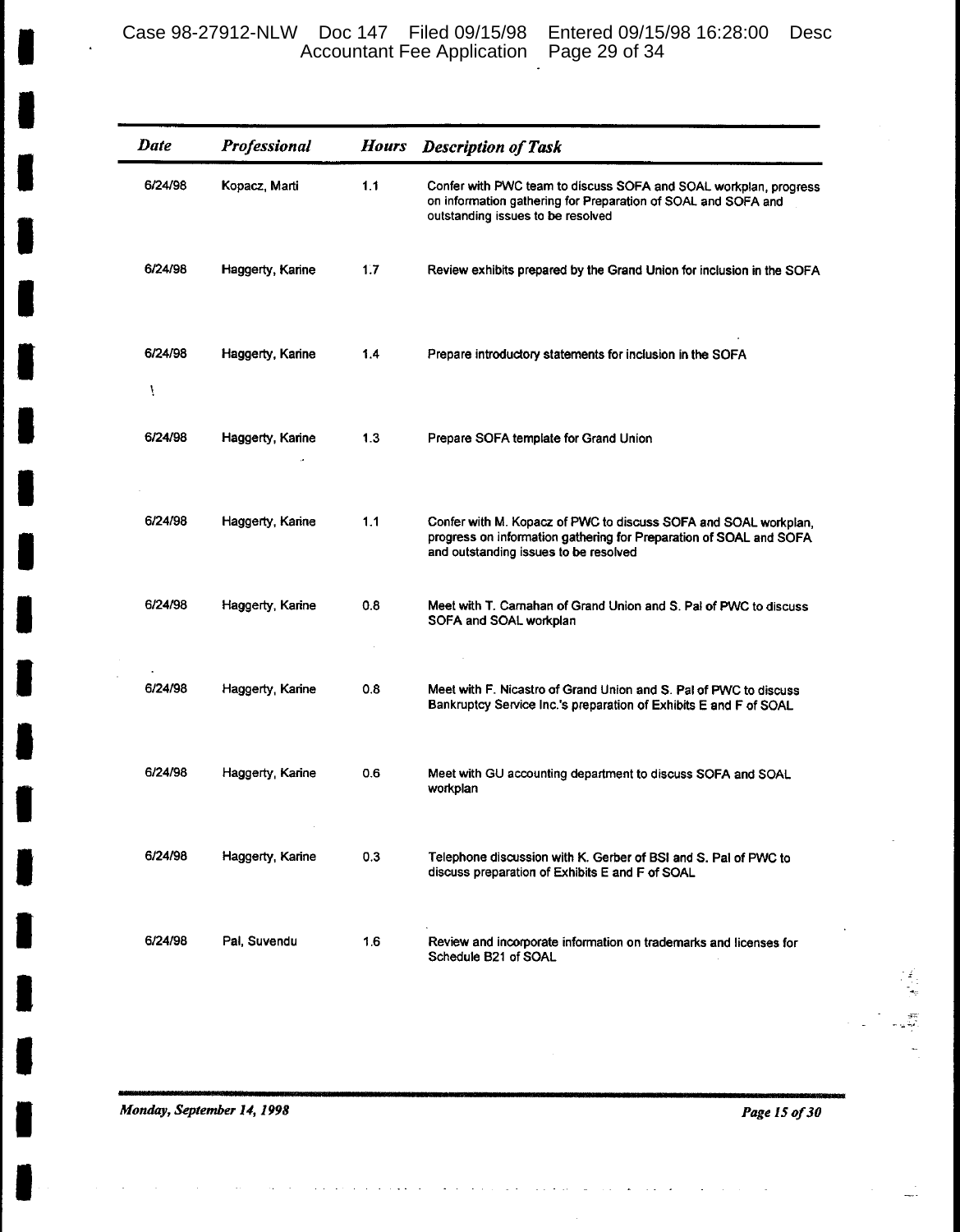Case 98-27912-NLW Doc 147 Filed 09/15/98 Entered 09/15/98 16:28:00 Desc Accountant Fee Application Page 30 of 34

| <b>Date</b>  | Professional | <b>Hours</b> | <b>Description of Task</b>                                                                                                                                                     |
|--------------|--------------|--------------|--------------------------------------------------------------------------------------------------------------------------------------------------------------------------------|
| 6/24/98      | Pal, Suvendu | 1.1          | Confer with M. Kopacz of PWC to discuss SOFA and SOAL workplan,<br>progress on information gathering for Preparation of SOAL and SOFA<br>and outstanding issues to be resolved |
| 6/24/98      | Pal, Suvendu | 1.0          | Meet with L. Joseph of Grand Union to obtain and discuss personal<br>injury litigation database                                                                                |
| 6/24/98<br>ï | Pal, Suvendu | 0.8          | Meet with T. Camahan of Grand Union and K. Haggerty of PWC to<br>discuss SOFA and SOAL workplan                                                                                |
| 6/24/98      | Pal, Suvendu | 0.8          | Meet with F. Nicastro of Grand Union and S. Pal of PWC to discuss<br>Bankruptcy Service Inc.'s preparation of Schedules E and F of SOAL                                        |
| 6/24/98      | Pal, Suvendu | 0.6          | Meet with GU accounting department to discuss workplan for SOFA<br>and SOAL                                                                                                    |
| 6/24/98      | Pal, Suvendu | 0.5          | Review information provided by L. Joseph of Grand Union on personal<br>injury litigation and casualty claims<br>والمعاد                                                        |
| 6/24/98      | Pal, Suvendu | 0.5          | Meet with L. Villano of Grand Union to discuss trademark and license<br>information for Schedule B21 of SOAL                                                                   |
| 6/24/98      | Pal, Suvendu | 0.4          | Review Schedules prepared by the Grand Union Co. for inclusion in the<br><b>SOFA</b>                                                                                           |
| 6/24/98      | Pal, Suvendu | 0.4          | Prepare introductory statement for Schedule B21 of SOAL                                                                                                                        |
| 6/24/98      | Pal, Suvendu | 0.3          | Telephone discussion with K. Gerber of BSI and K. Haggerty of PWC to<br>discuss the preparation of Schedules E and F of SOAL                                                   |

Page 16 of 30

 $\mathbb{L}$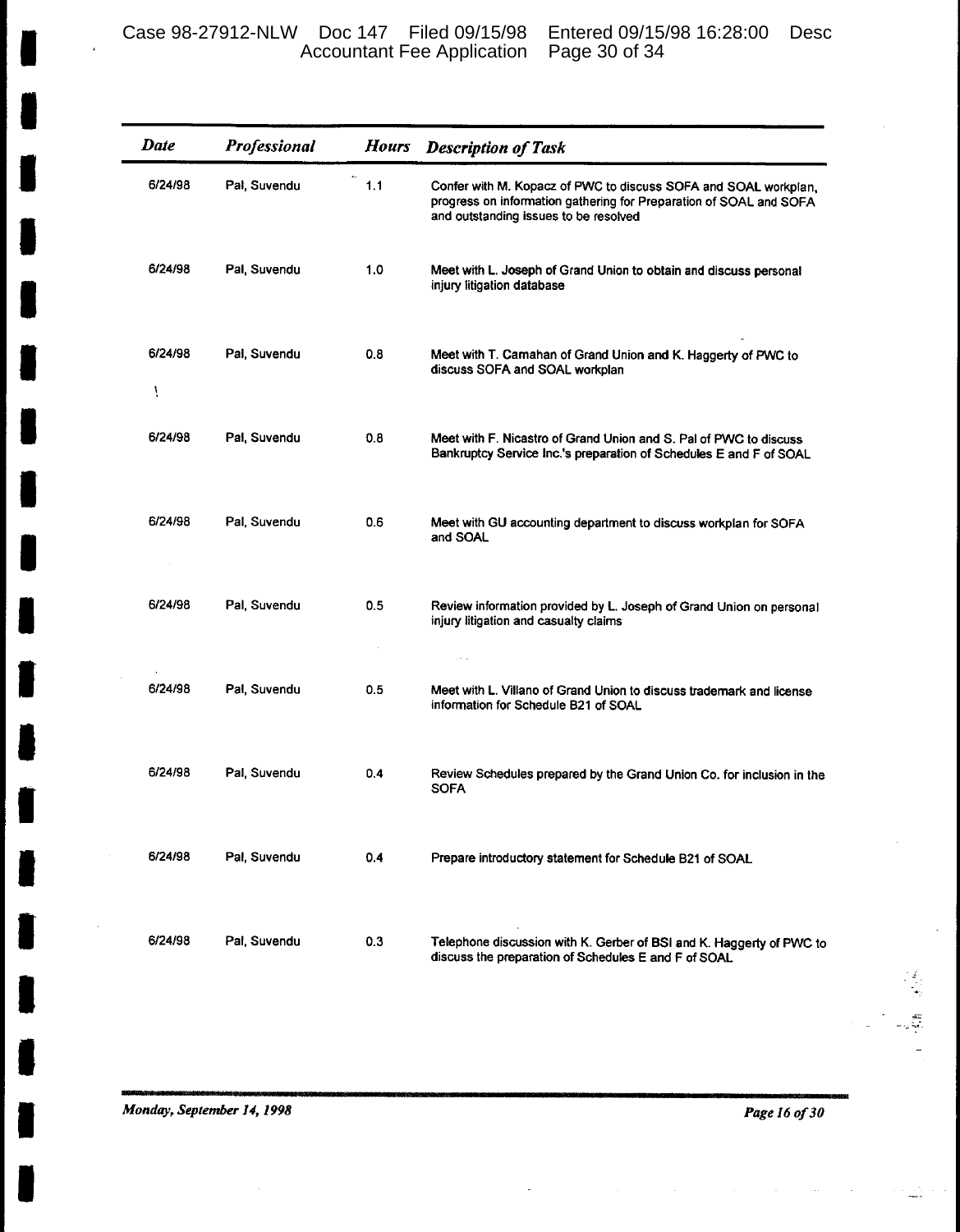Case 98-27912-NLW Doc 147 Filed 09/15/98 Entered 09/15/98 16:28:00 Desc Accountant Fee Application Page 31 of 34

| <b>Date</b>  | Professional     | <b>Hours</b> | <b>Description of Task</b>                                                                                                           |
|--------------|------------------|--------------|--------------------------------------------------------------------------------------------------------------------------------------|
| 6/25/98      | Haggerty, Karine | 1.9          | Review commercial litigation information prepared by the company and<br>incorporate in to the SOFA                                   |
| 6/25/98      | Haggerty, Karine | 1.9          | Incorporate various company prepared exhibits received to date into the<br><b>SOFA</b>                                               |
| 6/25/98<br>ţ | Haggerty, Karine | 14           | Review Exhibit 18a (Inventory) of SOFA and format for inclusion in the<br><b>SOFA</b>                                                |
| 6/25/98      | Haggerty, Karine | 1.2          | Continue to incorporate various company prepared exhibits received to<br>date into the SOFA                                          |
| 6/25/98      | Haggerty, Karine | 0.6          | Review with S. Pal of PWC status of schedules for inclusion in the<br>SOAL                                                           |
| 6/25/98      | Haggerty, Karine | 0.5          | Review Exhibit 7(Gifts) of SOFA by cross referencing against accounts<br>payable documentation                                       |
| 6/25/98      | Haggerty, Karine | 0.3          | $\sim$ $\sim$<br>Review with F. Nicastro of Grand Union creditors claims identified as<br>contingent, unliquidated or disputed       |
| 6/25/98      | Haggerty, Karine | 0.2          | Revise Exhibit 7(Gifts) of SOFA                                                                                                      |
| 6/25/98      | Pal, Suvendu     | 2.8          | Analyze litigation database files to build files of open litigated/non-<br>litigated claims, and closed claims for Exhibit 4 of SOFA |
| 6/25/98      | Pal, Suvendu     | 0.9          | Met with K. Kohler and A. Craig of Grand Union to discuss and review<br>lease contract documents for Schedule G of SOAL              |

Monday, September 14, 1998

Page 17 of 30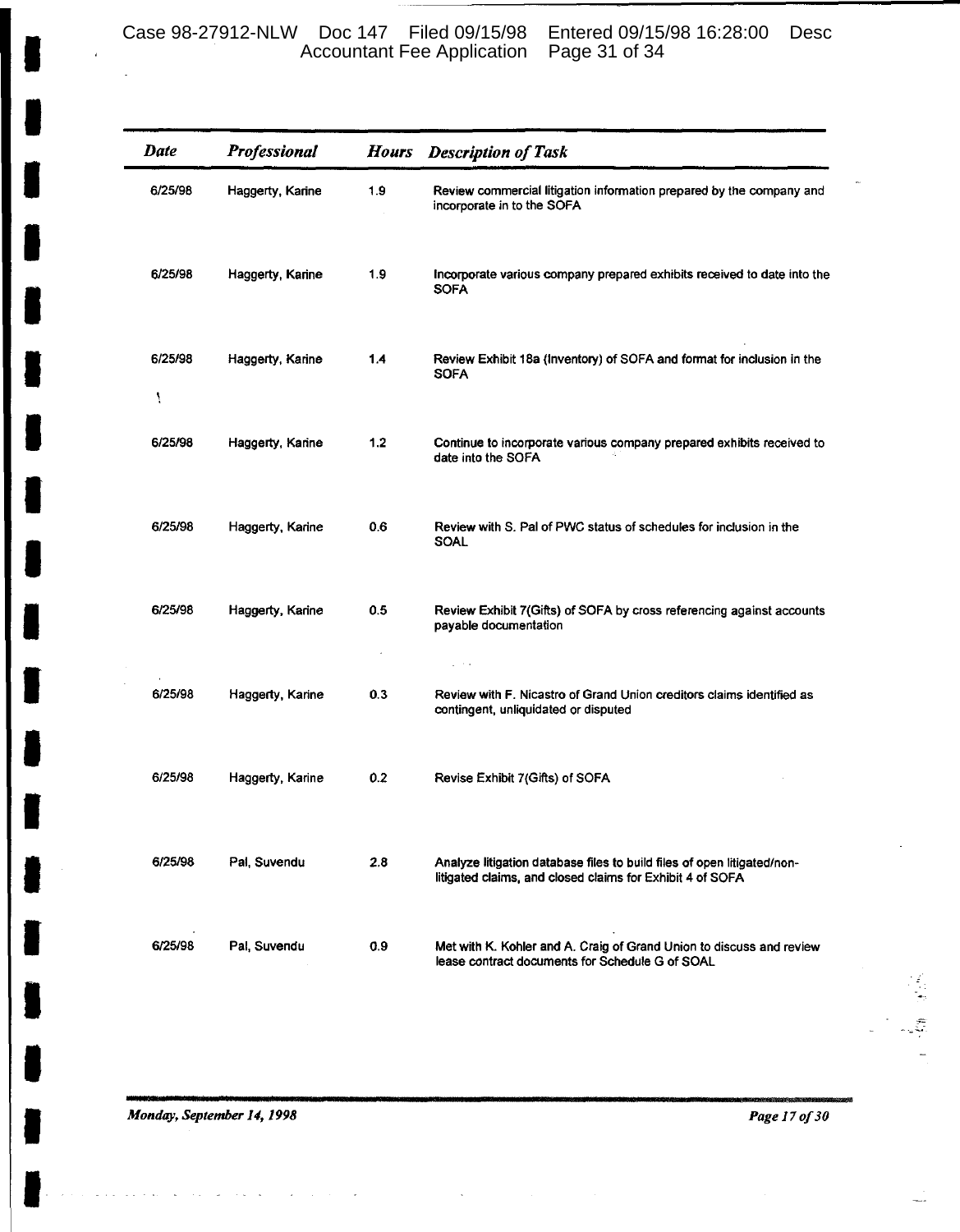Case 98-27912-NLW Doc 147 Filed 09/15/98 Entered 09/15/98 16:28:00 Desc Accountant Fee Application Page 32 of 34

| <b>Date</b>  | Professional     | <b>Hours</b> | <b>Description of Task</b>                                                                                                                                                         |
|--------------|------------------|--------------|------------------------------------------------------------------------------------------------------------------------------------------------------------------------------------|
| 6/25/98      | Pal, Suvendu     | 0.7          | Meet with L. Joseph of Grand Union to discuss and answer questions<br>information on casualty claims for Exhibit 8 of SOFA                                                         |
| 6/25/98      | Pal, Suvendu     | 0.7          | Meet with D. Vallaincourt's secretary of Grand Union to research and<br>obtain accounts payable support information for Exhibit 7 of SOFA                                          |
| 6/25/98<br>ì | Pal, Suvendu     | 0.6          | Review with K. Haggerty of PWC status of schedules for inclusion in the<br><b>SOAL</b>                                                                                             |
| 6/25/98      | Pal. Suvendu     | 0.5          | Meet with J. Meadows of Grand Union to discuss merchandise<br>contracts missing from executory contracts list in Schedule G of SOAL                                                |
| 6/25/98      | Pal, Suvendu     | 0.5          | Review and incorporate information provided on casualty claims into<br><b>SOFA</b>                                                                                                 |
| 6/25/98      | Pal, Suvendu     | 0.5          | Meet with L. Villano of Grand Union to discuss executory contract list<br>and missing merchandise contracts provided to her by J. Meadows of<br>Grand Union for Schedule G of SOAL |
| 6/25/98      | Pal, Suvendu     | 0.4          | Meet with F. Benzler of Grand Union to discuss information he provided<br>on Debtor's stock interests for Schedule B12 of SOAL                                                     |
| 6/25/98      | Pal, Suvendu     | 0.4          | Meet with D. Vallaincourt of Grand Union to discuss and obtain<br>information on Exhibit 7 (Gifts) of SOFA                                                                         |
| 6/26/98      | Kopacz, Marti    | 0.8          | Discuss with K. Haggerty of PWC the progress on SOFA and SOAL                                                                                                                      |
| 6/26/98      | Haggerty, Karine | 1.1          | Research and revise Exhibit 19b (Officer and Directors section) of<br>SOFA to include addresses and percentage stock ownership                                                     |

Monday, September 14, 1998

 $\overline{6}$ 

Page 18 of 30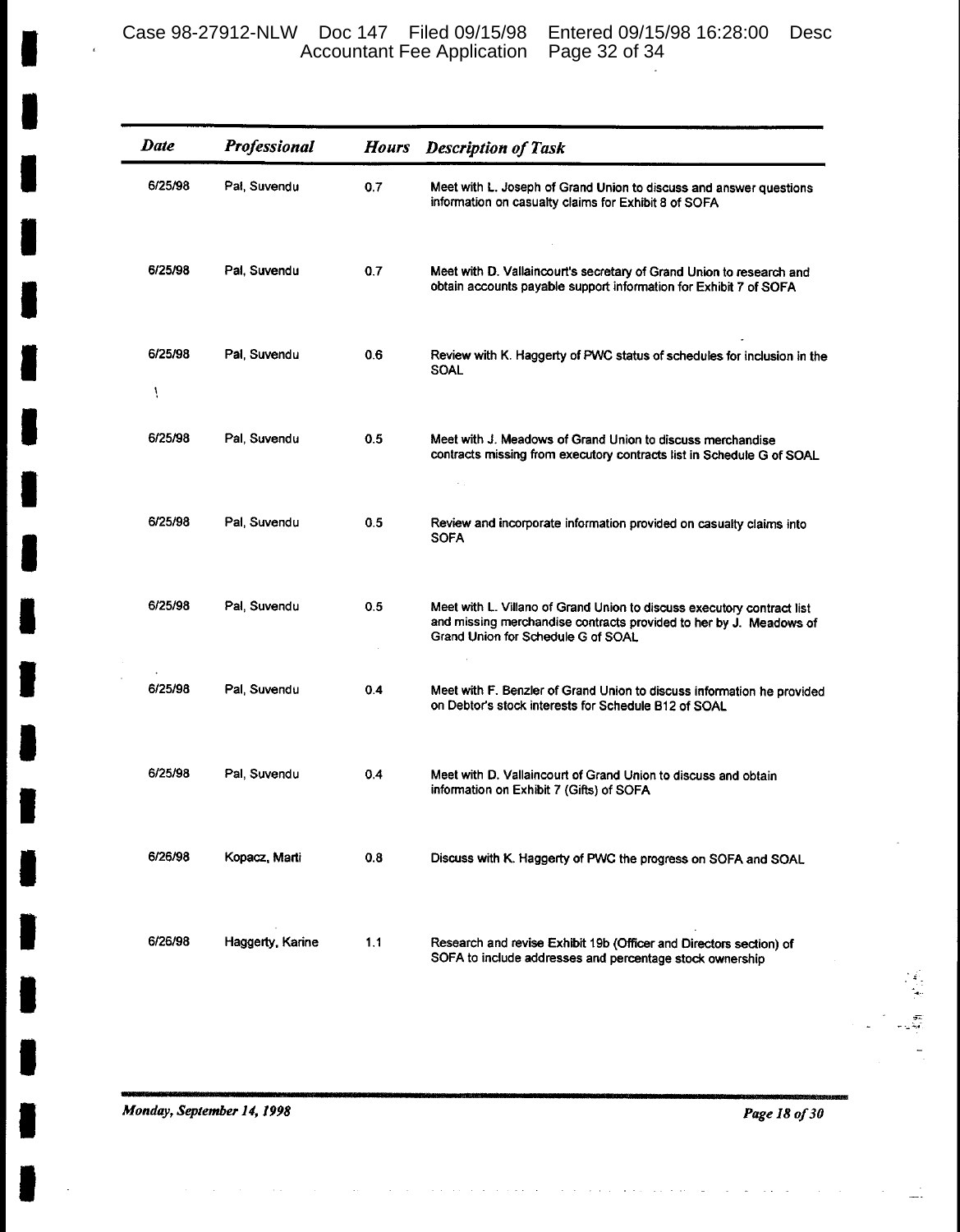| <b>Date</b>  | Professional     | <b>Hours</b> | <b>Description of Task</b>                                                                                                                              |
|--------------|------------------|--------------|---------------------------------------------------------------------------------------------------------------------------------------------------------|
| 6/26/98      | Haggerty, Karine | 0.8          | Research and prepare Exhibit 19b (Shareholders section) of SOFA                                                                                         |
| 6/26/98      | Haggerty, Karine | 0.8          | Compare and revise schedule Exhibit 19b (Officers and Directors<br>section) of SOFA to 10K for accuracy and consistency                                 |
| 6/26/98<br>Ť | Haggerty, Karine | 0.8          | Discuss with M. Kopacz of PWC the progress on SOFA and SOAL                                                                                             |
| 6/26/98      | Haggerty, Karine | 0.3          | Meet with T. Carnahan of Grand Union to discuss status of exhibits to<br>be prepared by the accounting department for inclusion in the SOFA<br>and SOAL |
| 6/26/98      | Haggerty, Karine | 0.2          | Discuss with J. Lynch of Grand Union warehouse and commissary<br>inventory and footnote included in Exhibit 18a of SOFA                                 |
| 6/29/98      | Haggerty, Karine | 2.7          | Continue to incorporate company prepared exhibits received to date<br>into the SOFA                                                                     |
| 6/29/98      | Haggerty, Karine | 2.2          | Review Exhibit 21 (Insider Compensation) of SOFA and cross reference<br>to supporting documentation                                                     |
| 6/29/98      | Haggerty, Karine | 1.3          | Review Exhibit 3b (Payment to Insiders) of SOFA and cross reference<br>to supporting documentation                                                      |
| 6/29/98      | Haggerty, Karine | 1.2          | Revise moving and auto expenses paid to officers and directors<br>included in Exhibit 21 (Insider Compensation) of SOFA                                 |
| 6/29/98      | Haggerty, Karine | 0.8          | Review expenses and fees paid to former directors with Marvin Punnt of<br>Grand Union to obtain missing information                                     |

Monday, September 14, 1998

Page 19 of 30

 $\overline{\mathfrak{P}}$  $\overline{\phantom{a}}$